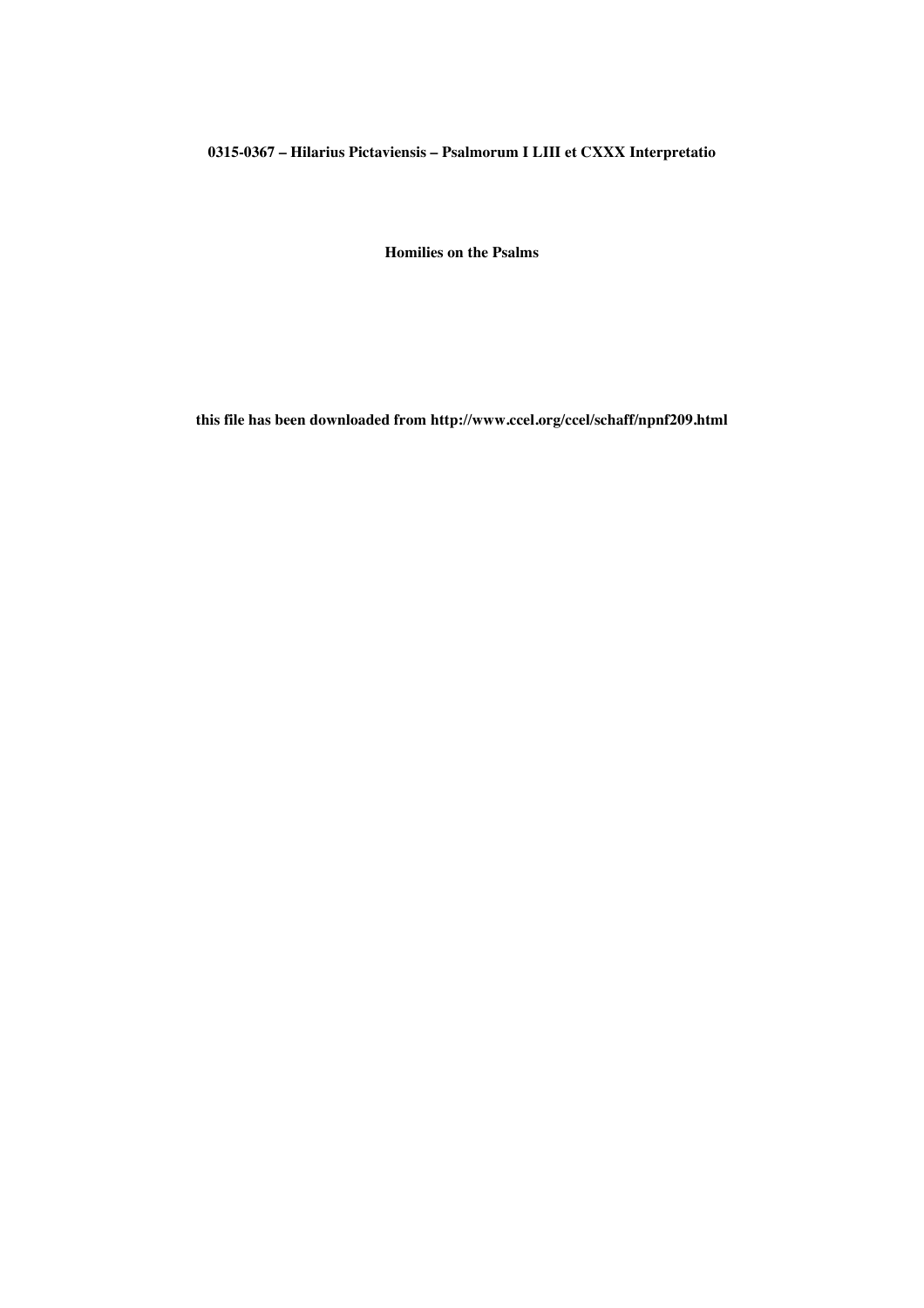who is born of water and of the Holy Spirit<sup>1354</sup>. Though I hold a belief in my regeneration, I hold it in ignorance; I possess the reality, though I comprehend it not. For my own consciousness had no part in causing this new birth, which is manifest in its effects. Moreover the Spirit has no limits; He speaks when He will, and what He will, and where He will. Since, then, the cause of His coming and going is unknown, though the watcher is conscious of the fact, shall I count the nature of the Spirit among created things, and limit Him by fixing the time of His origin? Thy servant John says, indeed, that all things were made through the Son<sup>1355</sup>, Who as God the Word was in the beginning, O God, with Thee. Again, Paul recounts all things as created in Him, in heaven and on earth, visible and invisible<sup>1356</sup>. And, while he declared that everything was created in Christ and through Christ, he thought, with respect to the Holy Spirit, that the description was sufficient, when he called Him Thy Spirit. With these men, peculiarly Thine elect, I will think in these matters; just as, after their example, I will say nothing beyond my comprehension about Thy Only-begotten, but simply declare that He was born, so also after their example I will not trespass beyond that which human intellect can know about Thy Holy Spirit, but simply declare that He is Thy Spirit. May my lot be no useless strife of words, but the unwavering confession of an unhesitating faith!

57. Keep, I pray Thee, this my pious faith undefiled, and even till my spirit departs, grant that this may be the utterance of my convictions: so that I may ever hold fast that which I professed in the creed of my regeneration, when I was baptized in the Father, and the Son, and the Holy Spirit. Let me, in short, adore Thee our Father, and Thy Son together with Thee; let me win the favour of Thy Holy Spirit, Who is from Thee, through Thy Only-begotten. For I have a convincing Witness to my faith, Who says, *Father, all Mine are Thine, and Thine are Mine*1357, even my Lord Jesus Christ, abiding in Thee, and from Thee, and with Thee, for ever God: Who is blessed for ever and ever. Amen.

# [235](http://www.ccel.org/ccel/schaff/npnf209/Page_235.html)

### Introduction to the Homilies on Psalms I., LIII., CXXX.

————————————

Some account of St. Hilary's *Homilies on the Psalms* has already been given in the Introduction to this volume, pp. xl.–xlv. A few words remain to be said concerning his principle of exposition. This may be gathered from his own statement in the fifth sections of the *Instructio Psalmorum*, the

<sup>1354</sup> St. [John iii. 7, 8.](http://www.ccel.org/ccel/bible/asv.John.3.html#John.3.7)

<sup>1355</sup> Ib. i. 1, 3.

<sup>1356</sup> [Col. i. 16.](http://www.ccel.org/ccel/bible/asv.Col.1.html#Col.1.16)

<sup>1357</sup> St. [John xvii. 10.](http://www.ccel.org/ccel/bible/asv.John.17.html#John.17.10)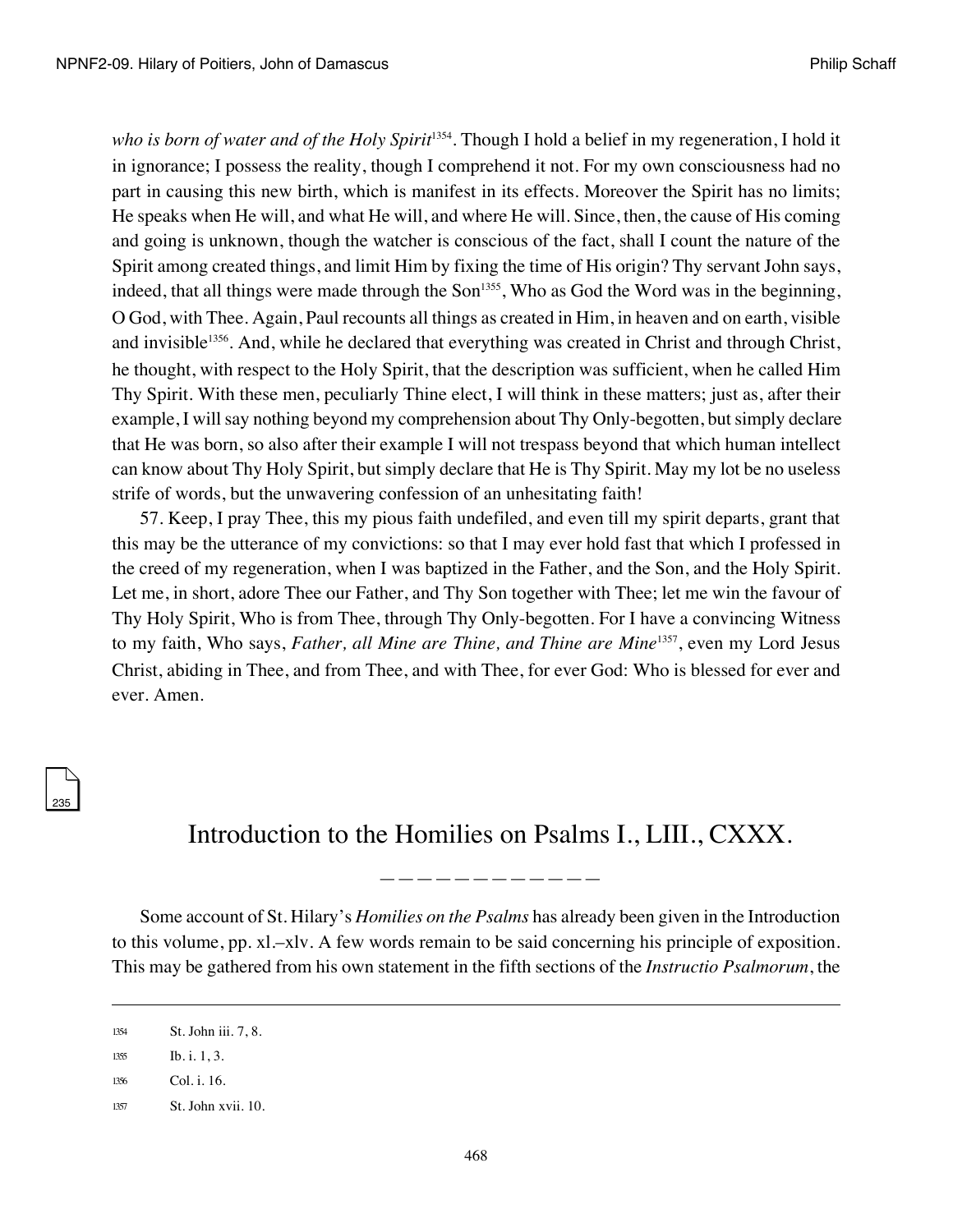discourse preliminary to the Homilies:—'There is no doubt that the language of the Psalms must be interpreted by the light of the teaching of the Gospel. Thus, whoever he be by whose mouth the Spirit of prophecy has spoken, the whole purpose of his words is our instruction concerning the glory and power of the coming, the Incarnation, the Passion, the kingdom of our Lord Jesus Christ, and of our resurrection. Moreover, all the prophecies are shut and sealed to worldly sense and pagan wisdom, as Isaiah says, *And all these words shall be unto you as the sayings of this book which is sealed*1358.… The whole is a texture woven of allegorical and typical meanings, whereby are spread before our view all the mysteries of the Only-begotten Son of God, Who was to be born in the body, to suffer, to die, to rise again, to reign forever with, those who share His glory because they believed on Him, to be the Judge of the rest of mankind.' It is true that Hilary from time to time discriminates, and sometimes very shrewdly, between passages which must, and others which must not, be thus interpreted, but for the most part the commentary is theological and therefore mystical. The Psalter is not used for the establishment of doctrine. No position for which Hilary had not another and an independent defence is maintained on the strength of an allegorical explanation, and no deductions are drawn from such allegories. They are simply used for the cumulative confirmation of truth otherwise revealed. The result is a commentary much more illustrative of Hilary's own thought to of that of the writers of the Psalms; and great as are the merits of the Homilies, they are counter-balanced by obvious and serious defects. There is, of course, little interest taken in the circumstances in which the Psalms were written. They are, in Hilary's eyes, essentially prophecies, and he is content as a rule to describe the writer simply as 'the Prophet.' And as with the history, so with the spirit of the Psalter. There is little evidence that he recognised in it the noblest and most perfect expression of human devotion towards God, and still less that he appreciated the elevation of its poetry. For the latter failure there is ample excuse. The Septuagint and Old Latin versions of the Psalms have for us venerable antiquity and sacred associations, but they can hardly be said to appeal to the imagination. Now while Hilary of course regarded the Greek translation as authoritative on account both of our Lord's use of it and of general consent, he treats it not as literature but rather in the spirit of a lawyer interpreting and applying the terms of an ancient charter. Nor is it likely that the Latin version would move Hilary as it sometimes moves us who read it to-day and find a certain dignity and power in its unpolished sentences. Its roughness could only shock, and its obscurity perplex, one who, as we have said already (Intr. iii.), could think and express himself clearly in what was to him a living and a cultivated language. But with all his disadvantages he has produced a great and profoundly Christian work, of permanent value and interest and of abiding influence upon thought, theological and moral. For in these Homilies, and not least in those which are here translated, the Roman genius for moral reflection is manifest, and the pattern set which St. Ambrose was to follow with success in such work as his *De officiis ministrorum*.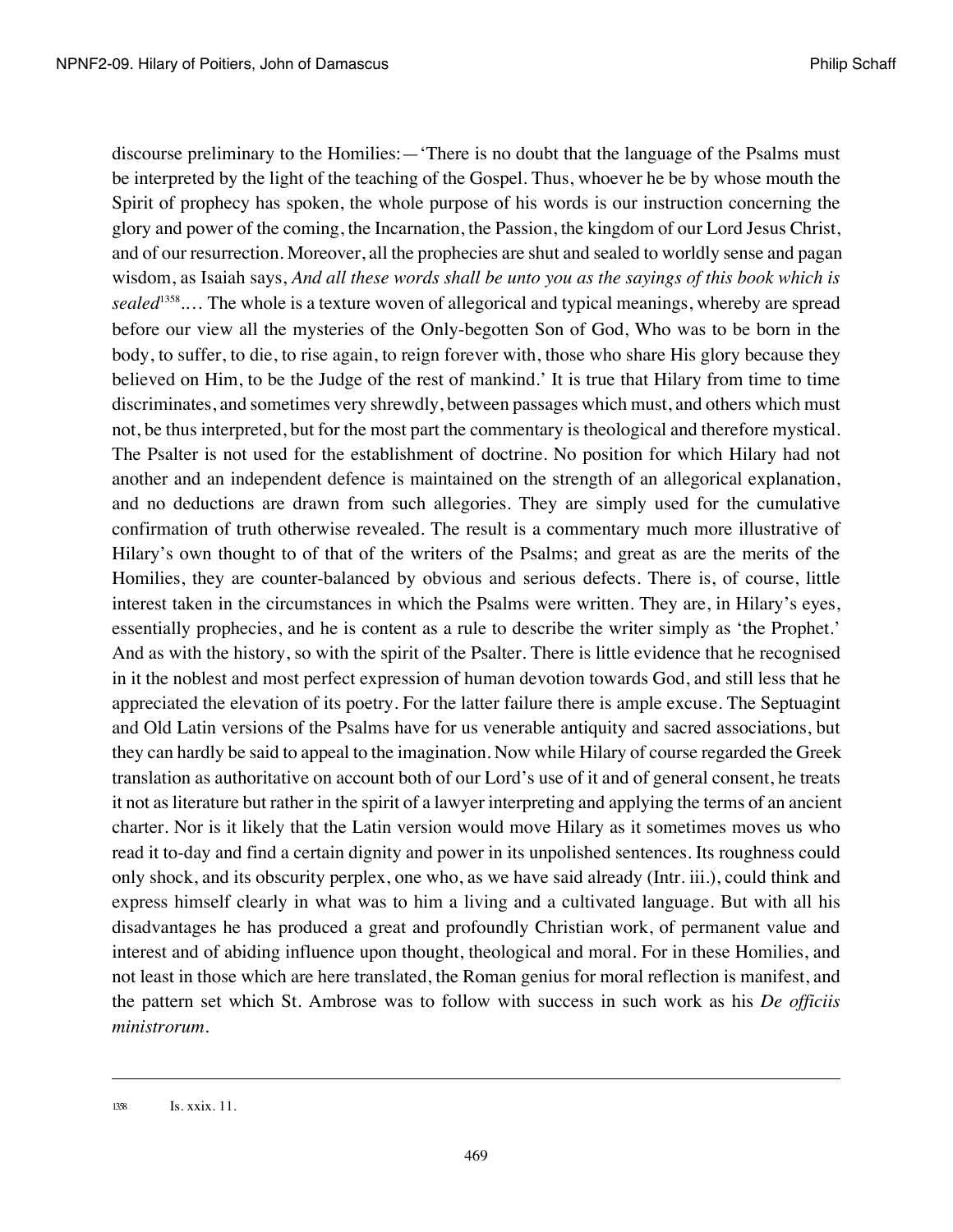#### Homilies on the Psalms.

————————————

#### Psalm I.

The primary condition of knowledge for reading the Psalms is the ability to see as whose mouthpiece we are to regard the Psalmist as speaking, and who it is that he addresses. For they are not all of the same uniform character, but of different authorship and different types. For we constantly find that the Person of God the Father is being set before us, as in that passage of the eighty-eighth Psalm: *I have exalted one chosen out of My people, I have found David My servant, with My holy oil have I anointed him. He shall call Me, Thou art my Father and the upholder of my salvation. And I will make him My first-born, higher than the kings of the earth*<sup>1359</sup>; while in what we might call the majority of Psalms the Person of the Son is introduced, as in the seventeenth: *A people whom I have not known hath served Me*1360; and in the twenty-first: *they parted My garments among them and cast lots upon My vesture*<sup>1361</sup>. But the contents of the first Psalm forbid us to understand it either of the Person of the Father or of the Son: *But his will hath been in the law of the Lord, and in His Law will he meditate day and night*. Now in the Psalm in which we said the Person of the Father is intended, the terms used are exactly appropriate, for instance: *He shall call Me, Thou art my Father, my God and the upholder of my salvation;* and in that one in which we hear the Son speaking, He proclaims Himself to be the author of the words by the very expressions He employs, saying, *A people whom I have not known hath served Me*. That is to say, when the Father on the one hand says: *He shall call Me;* and the Son on the other hand says: *a people hath served Me*, they shew that it is They Themselves Who are speaking concerning Themselves. Here, however, where we have *But his will hath been in the Law of the Lord;* obviously it is not the Person of the Lord speaking concerning Himself, but the person of another, extolling the happiness of that man whose will is in the Law of the Lord. Here, then, we are to recognise the person of the Prophet by whose lips the Holy Spirit speaks, raising us by the instrumentality of his lips to the knowledge of a spiritual mystery.

2. And as he says this we must enquire concerning what man we are to understand him to be speaking. He says: *Happy is the man who hath not walked in the counsel of the ungodly nor stood in the way of sinners, and hath not sat in the seat of pestilence. But his will hath been in the Law*

<sup>1359</sup> [Ps. lxxxviii. \(lxxxix.\) 20](http://www.ccel.org/ccel/bible/asv.Ps.89.html#Ps.89.20) ff.

<sup>1360</sup> [Ib. xvii. \(xviii.\) 45.](http://www.ccel.org/ccel/bible/asv.Ps.18.html#Ps.18.45)

<sup>1361</sup> [Ib. xxi. \(xxii.\) 19.](http://www.ccel.org/ccel/bible/asv.Ps.22.html#Ps.22.19)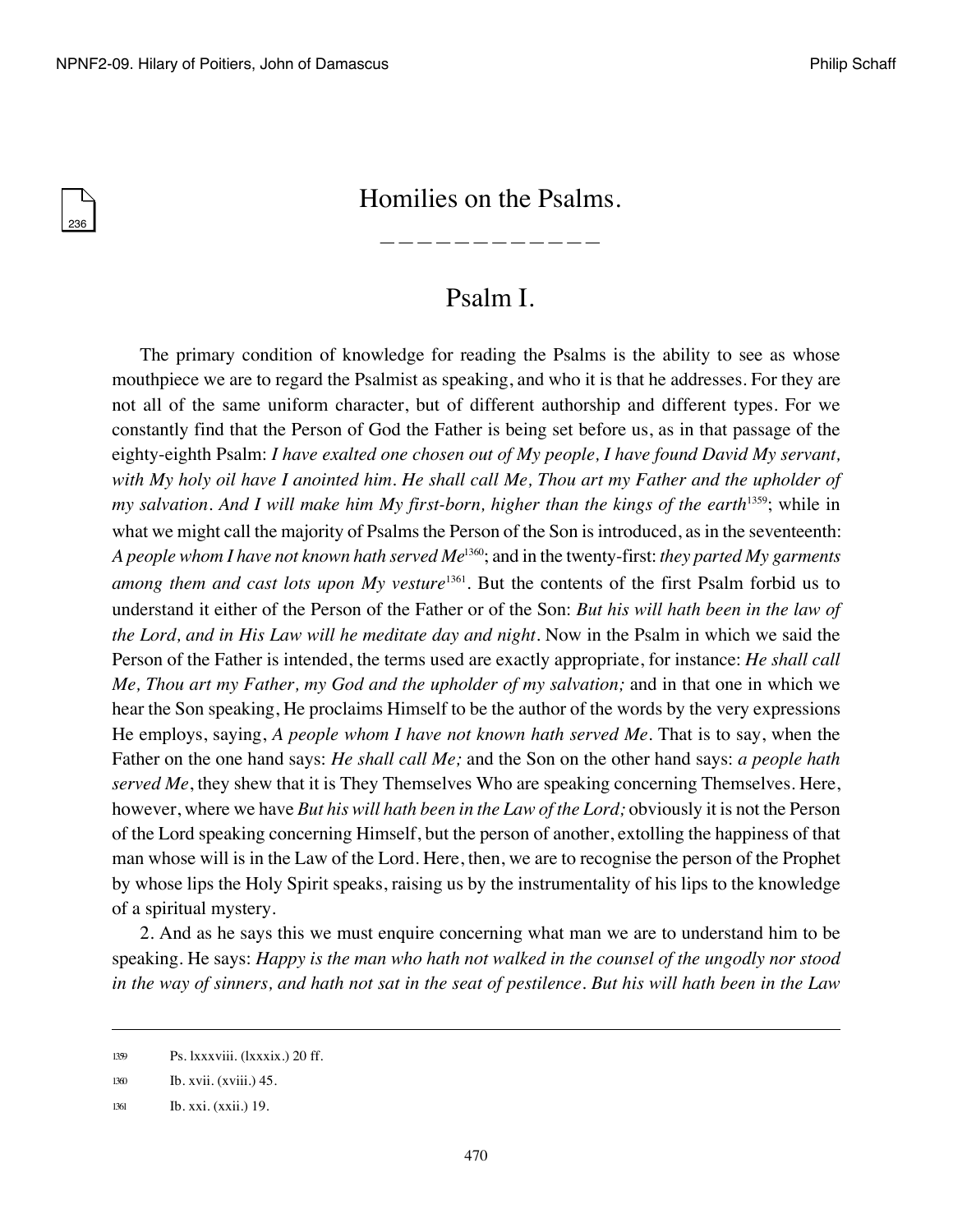*of the Lord, and in His Law will he meditate day and night. And he shall be like a tree planted by the rills of water, that will yield its fruit in its own season. His leaf also shall not wither, and all things, whatsoever he shall do, shall prosper.* I have discovered, either from personal conversation or from their letters and writings, that the opinion of many men about this Psalm is, that we ought to understand it to be a description of our Lord Jesus Christ, and that it is His happiness which is extolled in the verses following. But this interpretation is wrong both in method and reasoning, though doubtless it is inspired by a pious tendency of thought, since the whole of the Psalter is to be referred to Him: the time and place in His life to which this passage refers must be ascertained by the sound method of knowledge guided by reason.

3. Now the words which stand at the beginning of the Psalm are quite unsuited to the Person and Dignity of the Son, while the whole contents are in themselves a condemnation of the careless haste that would use them to extol Him. For when it is said, *and his will hath been in the Law of the Lord*, how (seeing that the Law was given by the Son of God) can a happiness which depends on his will being in the Law of the Lord be attributed to Him Who is Himself Lord of the Law? That the Law is His He Himself declares in the seventy-seventh Psalm, where He says: *Hear My Law, O My people: incline your ears unto the words of My mouth. I will open My mouth in a parable*1362. And the Evangelist Matthew further asserts that these words were spoken by the Son, when he says *For this cause spake He in parables that the saying might be fulfilled: I will open My mouth in parables*<sup>1363</sup>. The Lord then gave fulfilment in act to His own prophecy, speaking in the parables in which He had promised that He would speak. But how can the sentence, *and he shall be like a tree planted by the rills of water*,—wherein growth in happiness is set forth in a figure—be possibly applied to His Person, and a tree be said to be more happy than the Son of God, and the cause of His happiness, which would be the case if an analogy were established between Him and it in respect of growth towards happiness? Again, since according to Wisdom<sup>1364</sup> and the Apostle, He is both before the ages and before times eternal, and is the First-born of every creature; and since in Him and through Him all things were created, how can He be happy by becoming like objects created by Himself? For neither does the power of the Creator need for its exaltation comparison with any creature, nor does the immemorial age of the First-born allow of a comparison involving unsuitable conditions of time, as would be the case if He were compared to a tree. For that which shall be at some point of future time cannot be looked upon as having either previously existed or as now existing anywhere. But whatsoever already is does not need any extension of time to begin existence, because it already possesses continuous existence from the date of its beginning up till the present.

4. And so, since these words are understood to be inapplicable to the divinity of the Only-begotten Son of God, our Lord Jesus Christ, we must suppose him, who is here extolled as

<sup>1362</sup> [Ps. lxxvii. \(lxxviii.\) 1](http://www.ccel.org/ccel/bible/asv.Ps.78.html#Ps.78.1).

<sup>1363</sup> St. [Matt. xiii. 35](http://www.ccel.org/ccel/bible/asv.Matt.13.html#Matt.13.35).

<sup>1364</sup> [Prov. viii. 22](http://www.ccel.org/ccel/bible/asv.Prov.8.html#Prov.8.22).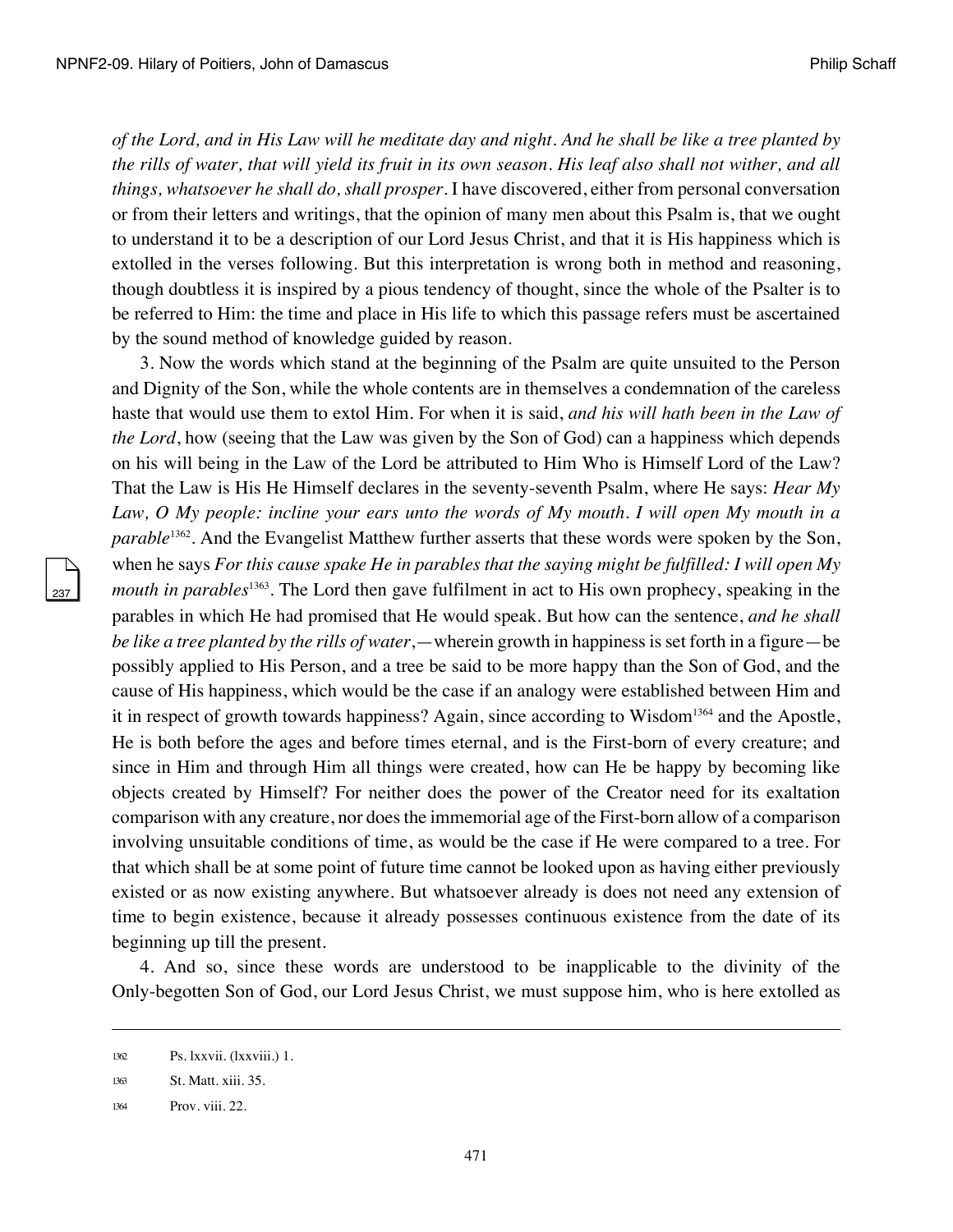happy by the Prophet, to be the man who strives to conform himself to that body which the Lord assumed and in which He was born as man, by zeal for justice and perfect fulfilment of all righteousness. That this is the necessary interpretation will be shewn as the exposition of the Psalm proceeds.

5. The Holy Spirit made choice of this magnificent and noble introduction to the Psalter, in order to stir up weak man to a pure zeal for piety by the hope of happiness, to teach him the mystery of the Incarnate God, to promise him participation in heavenly glory, to declare the penalty of the Judgment, to proclaim the two-fold resurrection, to shew forth the counsel of God as seen in His award. It is indeed after a faultless and mature design that He has laid the foundation of this great prophecy<sup>1365</sup>; His will being that the hope connected with the happy man might allure weak humanity to zeal for the Faith; that the analogy of the happiness of the tree might be the pledge of a happy hope, that the declaration of His wrath against the ungodly might set the bounds of fear to the excesses of ungodliness, that difference in rank in the assemblies of the saints might mark difference in merit, that the standard appointed for judging the ways of the righteous might shew forth the majesty of God.

But let us now deal with the subject matter and the words which express it.

6. *Happy is the man who hath not walked in the counsel of the ungodly nor stood in the way of sinners, and hath not sat in the seat of pestilence. But his will hath been in the Law of the Lord, and in His Law will he meditate day and night.*

The Prophet recites five kinds of caution as continually present in the mind of the happy man: the first, not to walk in the counsel of the ungodly, the second, not to stand in the way of sinners, the third, not to sit in the seat of pestilence, next, to set his will in the Law of the Lord, and lastly, to meditate therein by day and by night. There must, therefore, be a distinction between the ungodly and the sinner, between the sinner and the pestilent; chiefly because here the ungodly has a counsel, the sinner a way, the pestilent a seat, and again, because the question is of walking, not standing, in the counsel of the ungodly; of standing, not walking, in the way of the sinner. Now if we would understand the reason of these facts, we must note the precise difference between the sinner and the undutiful1366, that so it may become clear why to the sinner is assigned a way, and to the undutiful a counsel; next, why the question is of standing in the way, and of walking in the counsel, whereas men are accustomed to connect standing with a counsel, and walking with a way.

Not every man that is a sinner is also undutiful: but the undutiful man cannot fail to be a sinner. Let us take an instance from general experience. Sons, though they be drunken and profligate and spendthrift, can yet love their fathers; and with all these vices, and, therefore, not free from guilt, may yet be free from undutifulness. But the undutiful, though they may be models of continence

<sup>1365</sup> i.e. the Psalter.

<sup>1366</sup> *Impius*, which is elsewhere in the Homily translated *ungodly*, is here rendered *undutiful*, in order to preserve to some extent the sense of *undutiful towards parents* in which Hilary, with true Roman appreciation of the *patria potestas*, uses it in this passage.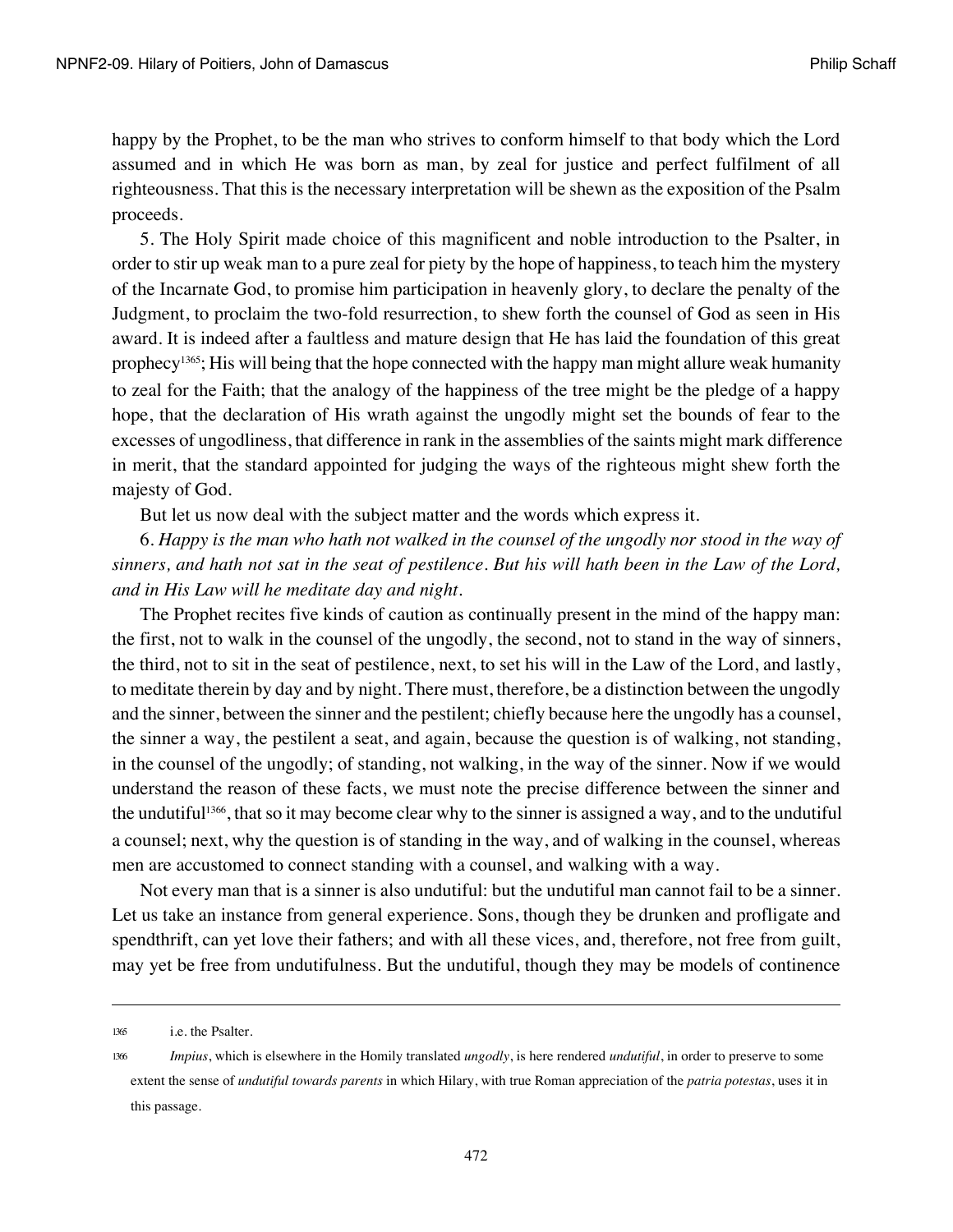and frugality, are, by the mere fact of despising the parent, worse transgressors than if they were guilty of every sin that lies outside the category of undutifulness.

7. There is no doubt then that, as this instance proves, the undutiful (or ungodly) must be distinguished from the sinner. And, indeed, general opinion agrees to call those men ungodly who scorn to search for the knowledge of God, who in their irreverent mind take for granted that there is no Creator of the world, who assert that it arrived at the order and beauty which we see by chance movements, who, in order to deprive their Creator of all power to pass judgment on a life lived rightly or in sin, will have it that man comes into being and passes out of it again by the simple operation of a law of nature.

Thus, all the counsel of these men is wavering, unsteady, and vague, and wanders about in the same familiar paths and over the same familiar ground, never finding a resting-place, for it fails to reach any definite decision. They have never in their system risen to the doctrine of a Creator of the world, for instead of answering our questions as to the cause, beginning, and duration of the world, whether the world is for man, or man for the world, the reason of death, its extent and nature, they press in ceaseless motion round the circle of this godless argument and find no rest in these imaginings.

8. There are, besides, other counsels of the ungodly, i.e., of those who have fallen into heresy, unrestrained by the laws of either the New Testament or the Old. Their reasoning ever takes the course of a vicious circle; without grasp or foothold to stay them they tread their interminable round of endless indecision. Their ungodliness consists in measuring God, not by His own revelation, but by a standard of their choosing; they forget that it is as godless to make a God as to deny Him; if you ask them what effect these opinions have on their faith and hope, they are perplexed and confused, they wander from the point and wilfully avoid the real issue of the debate. Happy is the man then who hath not walked in this kind of counsel of the ungodly, nay, who has not even entertained the wish to walk therein, for it is a sin even to think for a moment of things that are ungodly.

9. The next condition is, that the man who has not walked in the counsel of the ungodly shall not stand in the way of sinners. For there are many whose confession concerning God, while it acquits them of ungodliness, yet does not set them free from sin; those, for example, who abide in the Church but do not observe her laws; such are the greedy, the drunken, the brawlers, the wanton, the proud, hypocrites, liars, plunderers. No doubt we are urged towards these sins by the promptings of our natural instincts; but it is good for us to withdraw from the path into which we are being hurried and not to stand therein, seeing that we are offered so easy a way of escape. It is for this reason that the man who has not stood in the way of sinners is happy, for while nature carries him into that way, religious belief draws him back.

10. Now the third condition for gaining happiness is not to sit in the seat of pestilence. The Pharisees sat as teachers in Moses' seat, and Pilate sat in the seat of judgment: of what seat then are we to consider the occupation pestilential? Not surely of that of Moses, for it is the occupants of the seat and not the occupation of it that the Lord condemns when He says: *The Scribes and*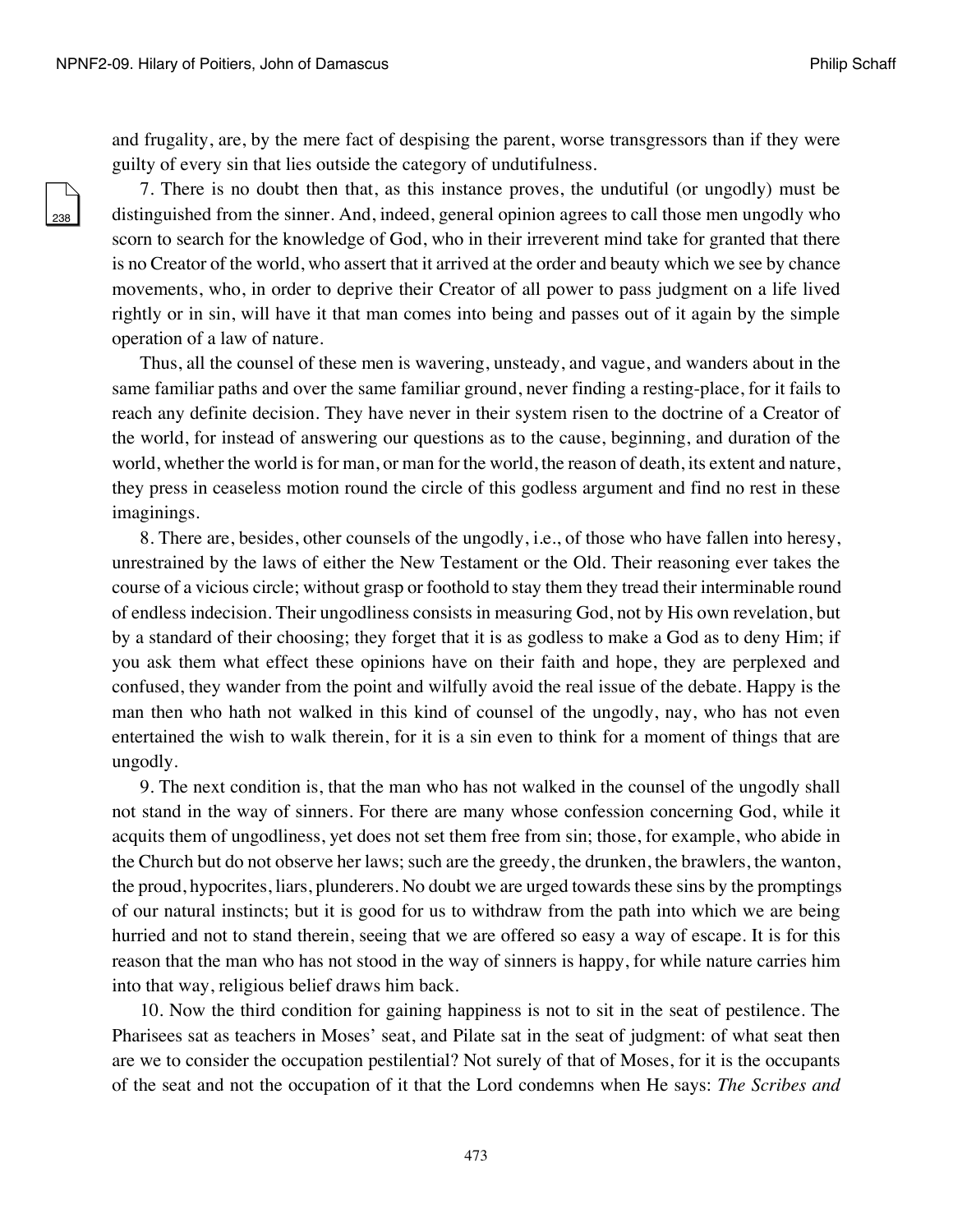*Pharisees sit on Moses' seat; whatsoever they bid you do, that do; but do not ye after their work*<sup>1367</sup>. The occupation of that seat is not pestilential, to which obedience is enjoined by the Lord's own word. That then must be really pestilential, the infection of which Pilate sought to avoid by washing his hands. For many, even God-fearing men, are led astray by the canvassing for worldly honours; and desire to administer the law of the courts, though they are bound by those of the Church.

But although they bring to the discharge of their duties a religious intention, as is shewn by their merciful and upright demeanour, still they cannot escape a certain contagious infection arising from the business in which their life is spent. For the conduct of civil cases does not suffer them to be true to the holy principles of the Church's law, even though they wish it. And without abandoning their pious purpose they are compelled, against their will, by the necessary conditions of the seat they have won, to use, at one time invective, at another, insult, at another, punishment; and their very position makes them authors as well as victims of the necessity which constrains them, their system being as it were impregnated with the infection. Hence this title, *the seat of pestilence*, by which the Prophet describes their seat, because by its infection it poisons the very will of the religiously minded.

11. But the fact that he has not walked in the counsel of the ungodly, nor stood in the way of sinners, nor sat in the seat of pestilence, does not constitute the perfection of the man's happiness. For the belief that one God is the Creator of the world, the avoidance of sin by the pursuit of unassuming goodness, the preference of the tranquil leisure of private life to the grandeur of public position—all this may be found even in a pagan. But here the Prophet, in portraying in the likeness of God the man that is perfect—one who may serve as a noble example of eternal happiness—points to the exercise by him of no commonplace virtues, and to the words, *But his will hath been in the Law of the Lord*, for the attainment of perfect happiness. To refrain from what has gone before is useless unless his mind be set on what follows, *But his will hath been in the Law of the Lord*. The Prophet does not look for fear. The majority of men are kept within the bounds of Law by fear; the few are brought under the Law by will: for it is the mark of fear not to dare to omit what it is afraid of, but of perfect piety to be ready to obey commands. This is why that man is happy whose will, not whose fear, is in the Law of God.

12. But then sometimes the will needs supplementing; and the mere desire for perfect happiness does not win it, unless performance wait upon intention. The Psalm, you remember, goes on: *And in His Law will he meditate day and night*. The man achieves the perfection of happiness by unbroken and unwearied meditation in the Law. Now it may be objected that this is impossible owing to the conditions of human infirmity, which require time for repose, for sleep, for food: so that our bodily circumstances preclude us from the hope of attaining happiness, inasmuch as we are distracted by the interruption of our bodily needs from our meditation by day and night. Parallel to this passage are the words of the Apostle, *Pray without ceasing*1368. As though we were bound to set at naught

<sup>1367</sup> St. [Matt. xxiii. 2](http://www.ccel.org/ccel/bible/asv.Matt.23.html#Matt.23.2).

<sup>1368</sup> [1 Thess. v. 17](http://www.ccel.org/ccel/bible/asv.iThess.5.html#iThess.5.17).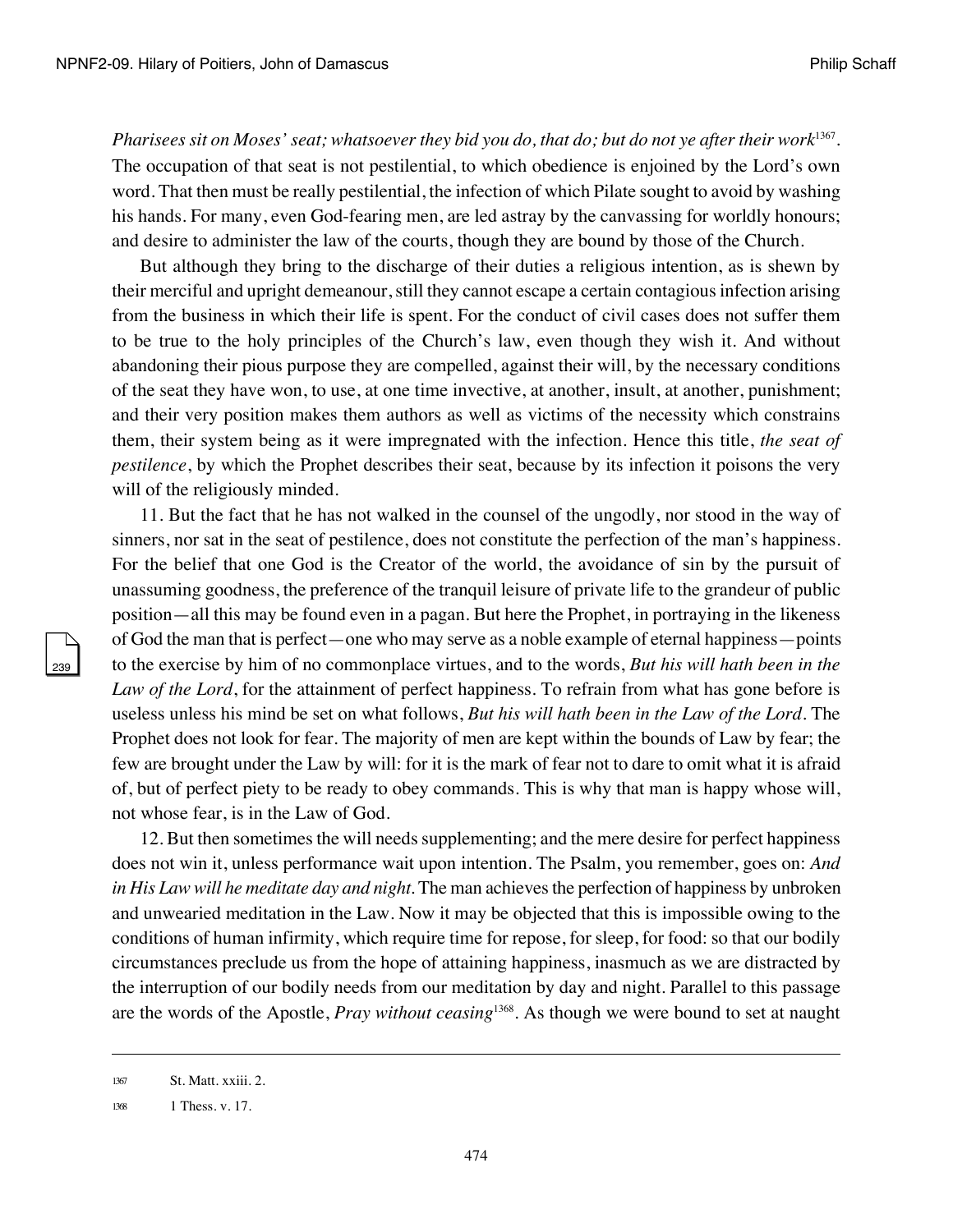our bodily requirements and to continue praying without any interruption! Meditation in the Law, therefore, does not lie in reading its words, but in pious performance of its injunctions; not in a mere perusal of the books and writings, but in a practical meditation and exercise in their respective contents, and in a fulfilment of the Law by the works we do by night and day, as the Apostle says: Whether ye eat or drink, or whatsoever ye do, do all to the glory of God<sup>1369</sup>. The way to secure uninterrupted prayer is for every devout man to make his life one long prayer by works acceptable to God and always done to His glory: thus a life lived according to the Law by night and day will in itself become a nightly and daily meditation in the Law.

13. But now that the man has found perfect happiness by keeping aloof from the counsel of the ungodly and the way of sinners and the seat of pestilence, and by gladly meditating in the Law of God by day and by night, we are next to be shewn the rich fruit that this happiness he has won will yield him. Now the anticipation of happiness contains the germ of future happiness. For the next verse runs: *And he shall be like a tree planted beside the rills of water, which shall yield its fruit in its own season, whose leaf also shall not fall off*. This may perhaps be deemed an absurd and inappropriate comparison, in which are extolled a planted tree, rills of water, the yielding of fruit, its own time, and the leaf that falls not. All this may appear trivial enough to the judgment of the world. But let us examine the teaching of the Prophet and see the beauty that lies in the objects and words used to illustrate happiness.

14. In the book of Genesis<sup>1370</sup>, where the lawgiver depicts the paradise planted by God, we are shewn that every tree is fair to look upon and good for food; it is also stated that there stands in the midst of the garden a tree of Life and a tree of the knowledge of good and evil; next that the garden is watered by a stream that afterwards divides into four heads. The Prophet Solomon teaches us what this tree of Life is in his exhortation concerning Wisdom: *She is a tree of life to all them that lay hold upon her, and lean upon her*<sup>1371</sup>. This tree then is living; and not only living, but, furthermore, guided by reason; guided by reason, that is, in so far as to yield fruit, and that not casually nor unseasonably, but in its own season. And this tree is planted beside the rills of water in the domain of the Kingdom of God, that is, of course, in Paradise, and in the place where the stream as it issues forth is divided into four heads. For he does not say, *Behind the rills of water*, but, *Beside the rills of water*, at the place where first the heads receive each their flow of waters. This tree is planted in that place whither the Lord, Who is Wisdom, leads the thief who confessed Him to be the Lord, saying: *Verily I say unto thee, to-day shalt thou be with Me in Paradise*<sup>1372</sup>. And now that we have shewn upon prophetic warrant that Wisdom, which is Christ, is called the tree of Life in accordance with the mystery of the coming Incarnation and Passion, we must go on to find support for the strict truth of this interpretation from the Gospels. The Lord with His own lips compared Himself to a

<sup>1371</sup> [Prov. iii. 18.](http://www.ccel.org/ccel/bible/asv.Prov.3.html#Prov.3.18)

<sup>1369</sup> [1 Cor. x. 31.](http://www.ccel.org/ccel/bible/asv.iCor.10.html#iCor.10.31)

<sup>1370</sup> [Gen. ii. 9.](http://www.ccel.org/ccel/bible/asv.Gen.2.html#Gen.2.9)

<sup>1372</sup> St. [Luke xxiii. 43.](http://www.ccel.org/ccel/bible/asv.Luke.23.html#Luke.23.43)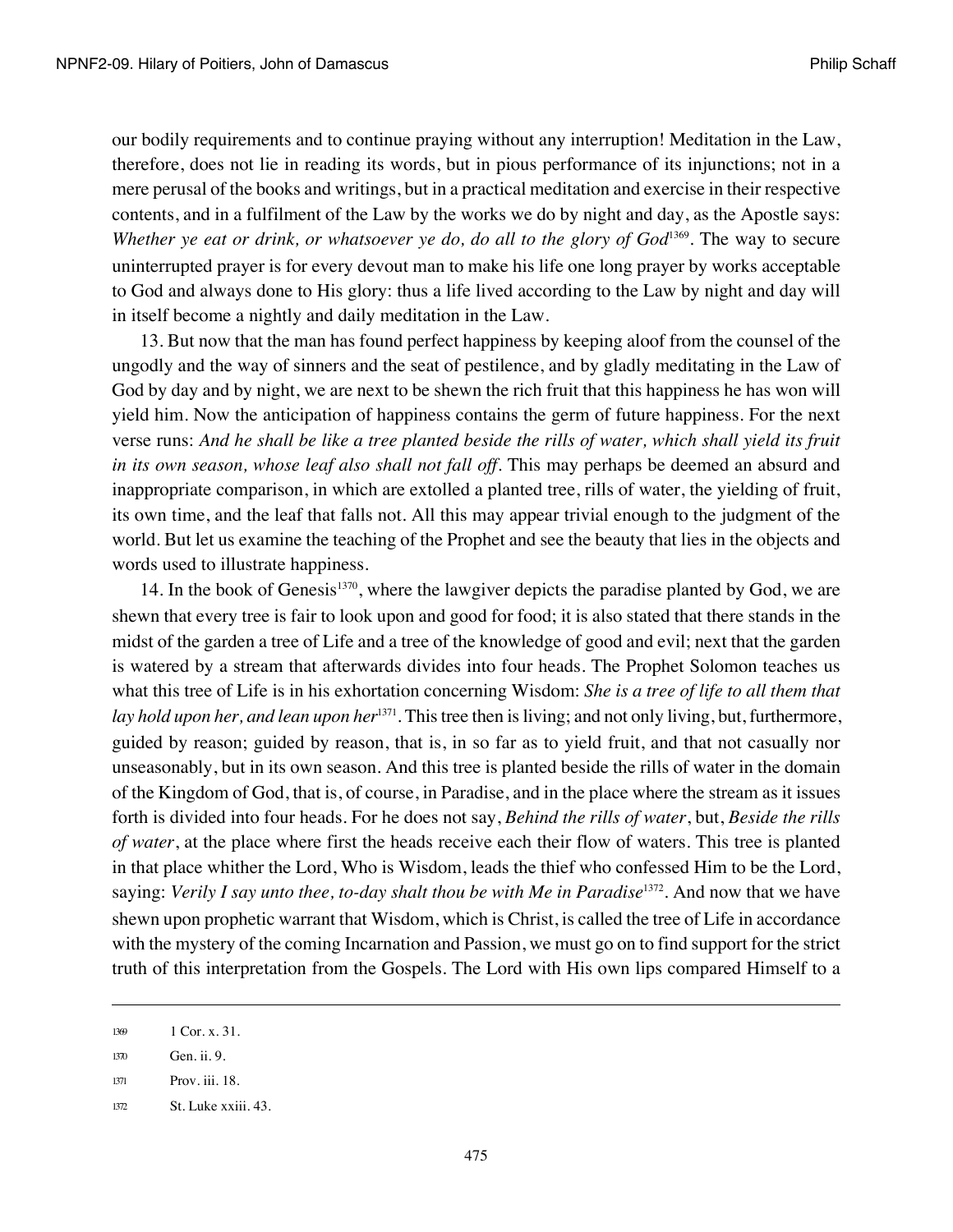tree when the Jews said that He cast out devils in Beelzebub: *Either make the tree good*, said He, *and its fruit good; or else make the tree corrupt, and its fruit corrupt; for the tree is known by its fruit*1373; because although to cast out devils is an excellent fruit, they said He was Beelzebab, whose fruits are abominable. Nor yet did He hesitate to teach that the power that makes the tree happy resided in His Person, when on the way to the Cross He said: *For if they do these things in the green tree, what shall be done in the dry*1374*?* Declaring by this image of the green tree that there was nothing in Him that was subject to the dryness of death.

15. That happy man, then, will become like unto this tree when he shall be transplanted, as the thief was, into the garden and set to grow beside the rills of water: and his planting will be that happy new planting which cannot be uprooted, to which the Lord refers in the Gospels when He curses the other kind of planting and says: *Every planting that My Father hath not planted shall be rooted up*1375. This tree, therefore, will yield its fruits. Now in all other passages where God's Word teaches some lesson from the fruits of trees, it mentions them as making fruit rather than as yielding fruit, as when it says: *A good tree cannot make evil fruits*1376, and when in Isaiah the complaint about the vine is: *I looked that it should make grapes, and it made thorns*1377. But this tree will yield its fruits, being supplied with free-will and understanding for the purpose. For it will yield its fruits in its own season. And, pray, in what season? In the season, of course, of which the Apostle speaks: *That He might make known unto you also the mystery of His Will, according to His good pleasure which He hath purposed in Himself, in the dispensation of the fulness of time*1378. This, then, is the dispensation of time, by which is regulated the right moment of receiving, in the case of the recipients, and of giving, in that of the giver; for the giver has choice of the season. But delay in point of time depends upon the fulness of times. For the dispensation of yielding fruit waits upon the fulness of time. Now what, you ask, is this fruit that is to be dispensed? That assuredly of which this same Apostle is speaking when he says: *And He will change our vile body, that it may be fashioned like His glorious body*1379. Thus He will give us those fruits of His which He has

already brought to perfection in that man whom He has chosen to Himself who is portrayed under the image of a tree, whose mortality He has utterly done away and has raised him to share in His own immortality.

This man then will be happy like that tree, when at length he stands surrounded by the glory of God, being made like unto the Lord.

- 1375 St. [Matt. xv. 13](http://www.ccel.org/ccel/bible/asv.Matt.15.html#Matt.15.13).
- 1376 [Ib. vii. 18](http://www.ccel.org/ccel/bible/asv.Matt.7.html#Matt.7.18).
- $1377$  [Is. v. 2.](http://www.ccel.org/ccel/bible/asv.Isa.5.html#Isa.5.2)
- <sup>1378</sup> [Eph. i. 9.](http://www.ccel.org/ccel/bible/asv.Eph.1.html#Eph.1.9)
- <sup>1379</sup> [Phil. iii. 21](http://www.ccel.org/ccel/bible/asv.Phil.3.html#Phil.3.21).

<sup>1373</sup> St. [Matt. xii. 33.](http://www.ccel.org/ccel/bible/asv.Matt.12.html#Matt.12.33)

<sup>1374</sup> St. [Luke xxiii. 31.](http://www.ccel.org/ccel/bible/asv.Luke.23.html#Luke.23.31)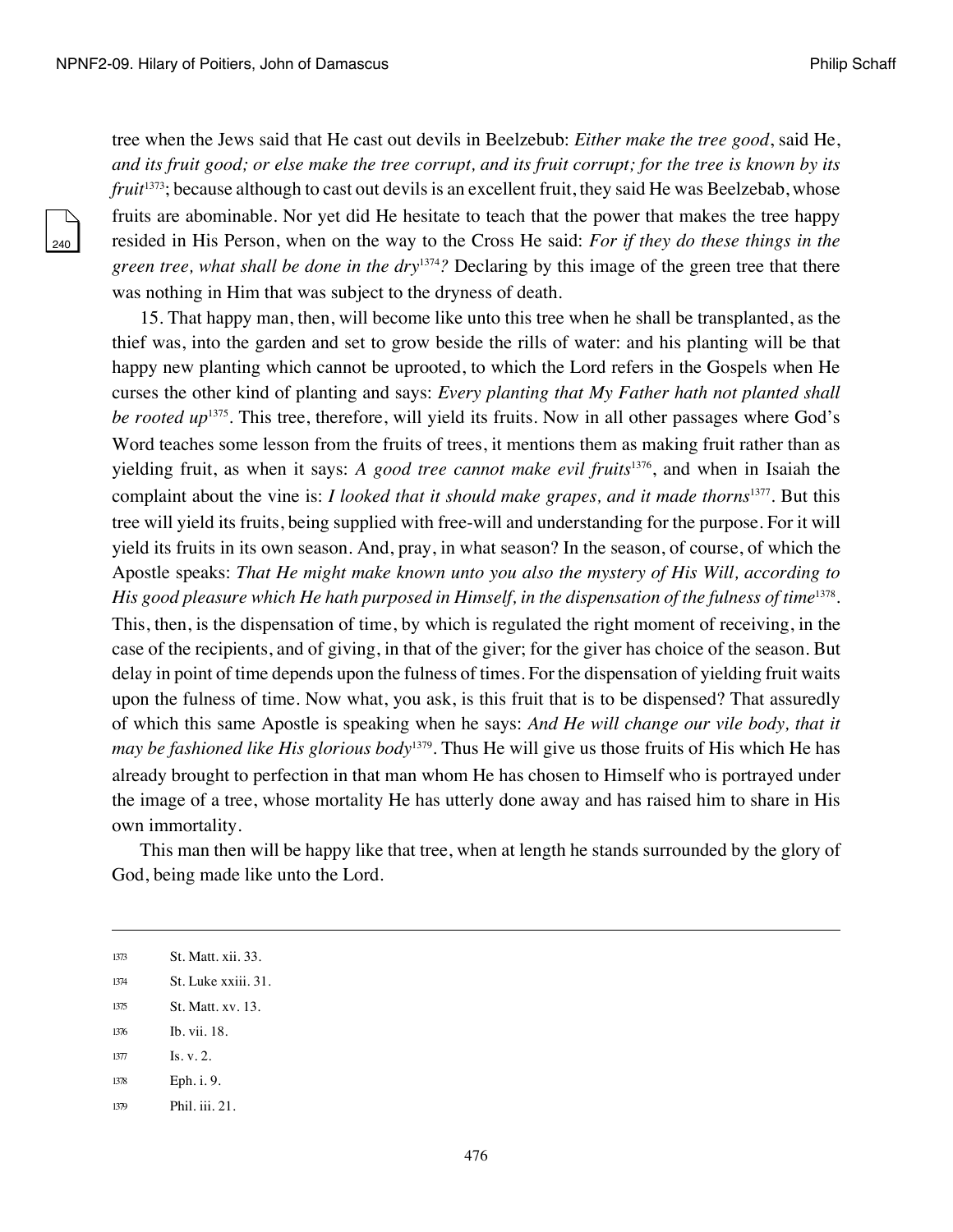16. *But the leaf of this tree shall not fall off*. There is no ground for wonder that its leaves do not fall off, seeing that its fruits will not drop to the ground, either because they are forced off by ripeness, or shaken off by external violence, but it will yield them, distributing them by an act of reasoned service. Now the spiritual significance of the leaves is made clear by a comparison based upon material objects. We see that leaves are made to sprout round the fruits about which they cluster, for the express purpose of protecting them, and of forming a kind of fence to the young and tender shoots. What the leaves signify, then, is the teaching of God's words in which the promised fruits are clothed. For it is these words that kindly shade our hopes, that shield and protect them from the rough winds of this world. These leaves, then, that is the words of God, shall not fall: for the Lord Himself has said: *Heaven and earth shall pass away, but My words shall not pass away*1380, for of the words that have been spoken by God not one shall fail or fall.

17. Now that the leaves of the tree we speak of are not valueless but are a source of health to the nations is testified by St. John in the Apocalypse, where he says: *And He shewed me a river of water of life, bright as crystal, proceeding out of the throne of God and of the Lamb; in the midst of the street of it and on either side of the river the tree of life, bearing twelve manner of fruits, yielding its fruit every month: and the leaves of the tree are for the healing the nations*1381.

Bodily manifestations so reveal the mysteries of heaven that, although matter by itself cannot convey the full spiritual meaning, yet to regard them only in their material aspect is to mutilate them. We should have expected to hear that there were trees, not one tree, standing on either side of the river shewn to the saint. But because the tree of Life in the sacrament of Baptism is in every case one, supplying to those that come to it on every side the fruits of the apostolic message, so there stands on either side of the river one tree of Life. There is one Lamb seen amid the throne of God, and one river, and one tree of Life: three figures wherein are comprised the mysteries of the Incarnation, Baptism and Passion, whose leaves, that is to say, the words of the Gospel, bring healing to the nations through the teaching of a message that cannot fall to the ground.

18. *And all things whatsoever he doeth shall prosper*. Never again shall His gift and His statutes be set at naught, as they were in the case of Adam, who by his sin in breaking the Law lost the happiness of an assured immortality; but now, thanks to the redemption wrought by the tree of Life, that is, by the Passion of the Lord, all that happens to us is eternal and eternally conscious of happiness in virtue of our future likeness to that tree of Life. For all their doings shall prosper, being wrought no longer amid shift and change nor in human weakness, for corruption will be swallowed up in incorruption, weakness in endless life, the form of earthly flesh in the form of God. This tree, then, planted and yielding its fruit in its own season, shall that happy man resemble, himself being planted in the Garden, that what God has planted may abide, never to be rooted up, in the Garden where all things done by God shall be guided to a prosperous issue, apart from the decay that belongs to human weakness and to time, and has to be uprooted.

<sup>1380</sup> St. [Matt. xxiv. 35](http://www.ccel.org/ccel/bible/asv.Matt.24.html#Matt.24.35).

<sup>1381</sup> [Apoc. xxii. 1](http://www.ccel.org/ccel/bible/asv.Rev.22.html#Rev.22.1).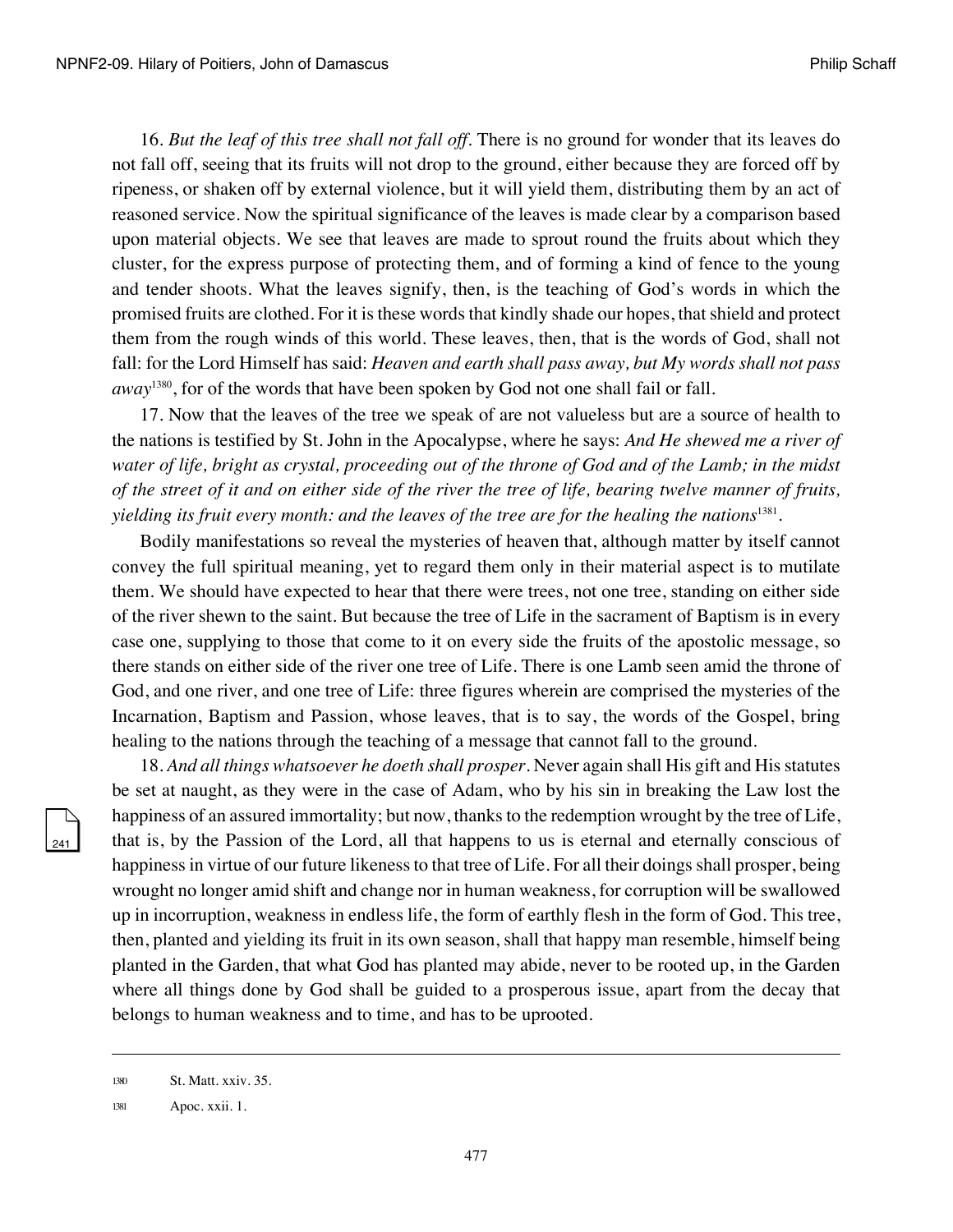19. The next point after the prophet had set forth the man's perfect happiness was for him to declare what punishment remained for the ungodly. Thus there ensues: *The ungodly are not so, but are like the dust which the wind driveth away from the face of the earth*. The ungodly have no possible hope of having the image of the happy tree applied to them; the only lot that awaits them is one of wandering and winnowing, crushing, dispersion and unrest; shaken out of the solid framework of their bodily condition, they must be swept away to punishment in dust, a plaything of the wind. They shall not be dissolved into nothing, for punishment must find in them some stuff to work on, but ground into particles, imponderable, unsubstantial, dry, they shall be tossed to and fro, and make sport for the punishment that gives them never rest. Their punishment is recorded by the same Prophet in another place where he says: *I will beat them small as the dust before the* wind, like the mire of the streets I will destroy them<sup>1382</sup>.

Thus as there is an appointed type for happiness, so is there one for punishment. For as it is no hard task for the wind to scatter the dust, and as men who walk through the mud of the streets are hardly aware that they have been treading on it, so it is easy for the punishment of hell to destroy and disperse the ungodly, the logical result of whose sins is to melt them into mud and crush them into dust, reft of all solid substance, for dust and mud they are, and being merely mud and dust are good for nothing else than punishment.

20. And the Prophet, seeing that the change of their solid substance into dust will deprive them of all share in the boon of fruit to be bestowed upon the happy man in season by the tree, has accordingly added: *Therefore the ungodly shall not rise again in the Judgment*. The fact that they shall not rise again does not convey sentence of annihilation upon these men, for indeed they will exist as dust; it is the resurrection to Judgment that is denied them. Non-existence will not enable them to miss the pain of punishment; for while that which will be non-existent would escape punishment, they, on the other hand, will exist to be punished, for they will be dust. Now to become dust, whether by being dried to dust or ground to dust, involves not loss of the state of existence, but a change of state. But the fact that they will not rise again to Judgment makes it clear that they have lost, not the power to rise, but the privilege of rising to Judgment. Now what we are to understand by the privilege of rising again and being judged is declared by the Lord in the Gospels where He says: *He that believeth on Me is not judged: he that believeth not hath been judged already. And this is the judgment, that the light is come into the world, and men loved the darkness rather than the light*<sup>1383</sup>.

21. The terms of this utterance of the Lord are disturbing to inattentive hearers and careless, hasty readers. For by saying: *He that believeth on Me shall not be judged*, He exempts believers, and by adding: *But he that believeth not hath been judged already*, He excludes unbelievers, from judgment. If, then, He has thus exempted believers and debarred unbelievers, allowing the chance of judgment neither to one class nor the other, how can He be considered consistent when he adds

<sup>1382</sup> [Ps. xvii. \(xviii.\) 42.](http://www.ccel.org/ccel/bible/asv.Ps.18.html#Ps.18.42)

<sup>1383</sup> St. [John iii. 18, 19.](http://www.ccel.org/ccel/bible/asv.John.3.html#John.3.18)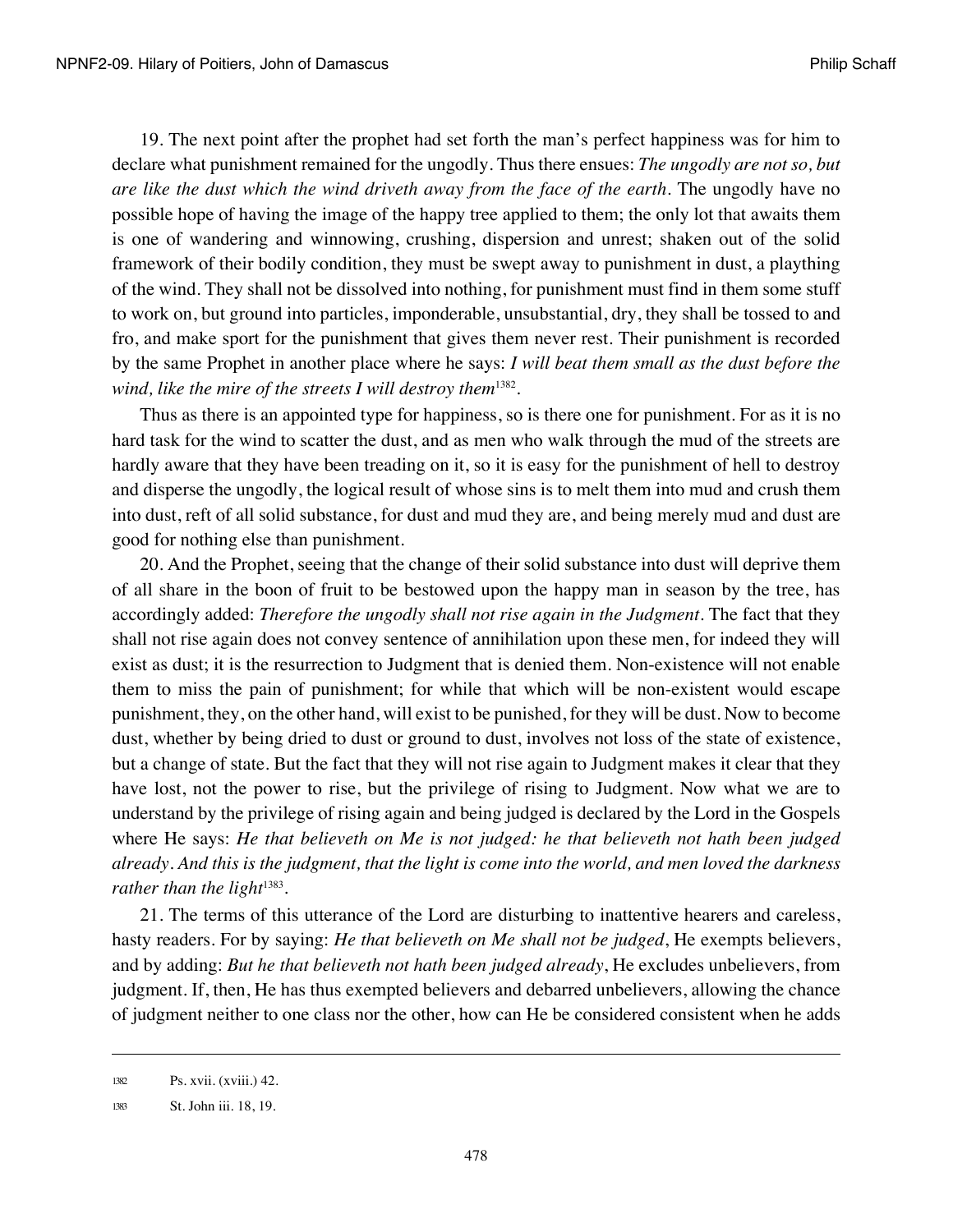thirdly: *And this is the judgment, that the light is come into the world, and men loved the darkness rather than the light?* For there can apparently be no place left for judgment, since neither believers nor unbelievers are to be judged. Such no doubt will be the conclusion drawn by inattentive hearers and hasty readers. The utterance, however, has an appropriate meaning and a rational interpretation of its own.

22. He that believes, says Christ, is not judged. And is there any need to judge a believer? Judgment arises out of ambiguity, and where ambiguity ceases, there is no call for trial and judgment. Hence not even unbelievers need be judged, because there is no doubt about their being unbelievers; but after exempting believers and unbelievers alike from judgment, the Lord added a case for judgment and human agents upon whom it must be exercised. For some there are who stand midway between the godly and the ungodly, having affinities to both, but strictly belonging to neither class, because they have come to be what they are by a combination of the two. They may not be assigned to the ranks of belief, because there is in them a certain infusion of unbelief; they may not be ranged with unbelief, because they are not without a certain portion of belief. For many are kept within the pale of the church by the fear of God; yet they are tempted all the while to worldly faults by the allurements of the world. They pray, because they are afraid; they sin, because it is their will. The fair hope of future life makes them call themselves Christians; the allurements of present pleasure make them act like heathen. They do not abide in ungodliness, because they hold the name of God in honour; they are not godly because they follow after things contrary to godliness. And they cannot help loving those things best which can never enable them to be what they call themselves, because their desire to do such works is stronger than their desire to be true to their name. And this is why the Lord, after saying that believers would not be judged and that unbelievers had been judged already, added that *This is the judgment, that the light is come into the world, and men loved the darkness rather than the light.*

These, then, are they whom the judgment awaits which unbelievers have already had passed upon them and believers do not need: because they have loved darkness more than light; not that they did not love the light too, but because their love of darkness is the more active. For when two loves are matched in rivalry, one always wins the preference; and their judgment arises from the fact that, though they loved Christ, they yet loved darkness more. These then will be judged; they are neither exempted from judgment like the godly, nor have they already been judged like the ungodly; but judgment awaits them for the love which they have deliberately preferred.

23. It is precisely the scheme and system thus laid down in the Gospel that the Prophet has followed, when he says: *Therefore the ungodly shall not rise again in the Judgement, nor sinners in the counsel of the righteous*. He leaves no judgment for the ungodly, because they have been judged already; on the other hand, he has refused to sinners, who as we shewed in our former discourse<sup>1384</sup> are to be distinguished from the ungodly, the counsel of the righteous, because they are to be judged. For ungodliness causes the former to be judged beforehand, but sin keeps the

<sup>1384</sup> This proves that the Homily in its original form consisted of two parts.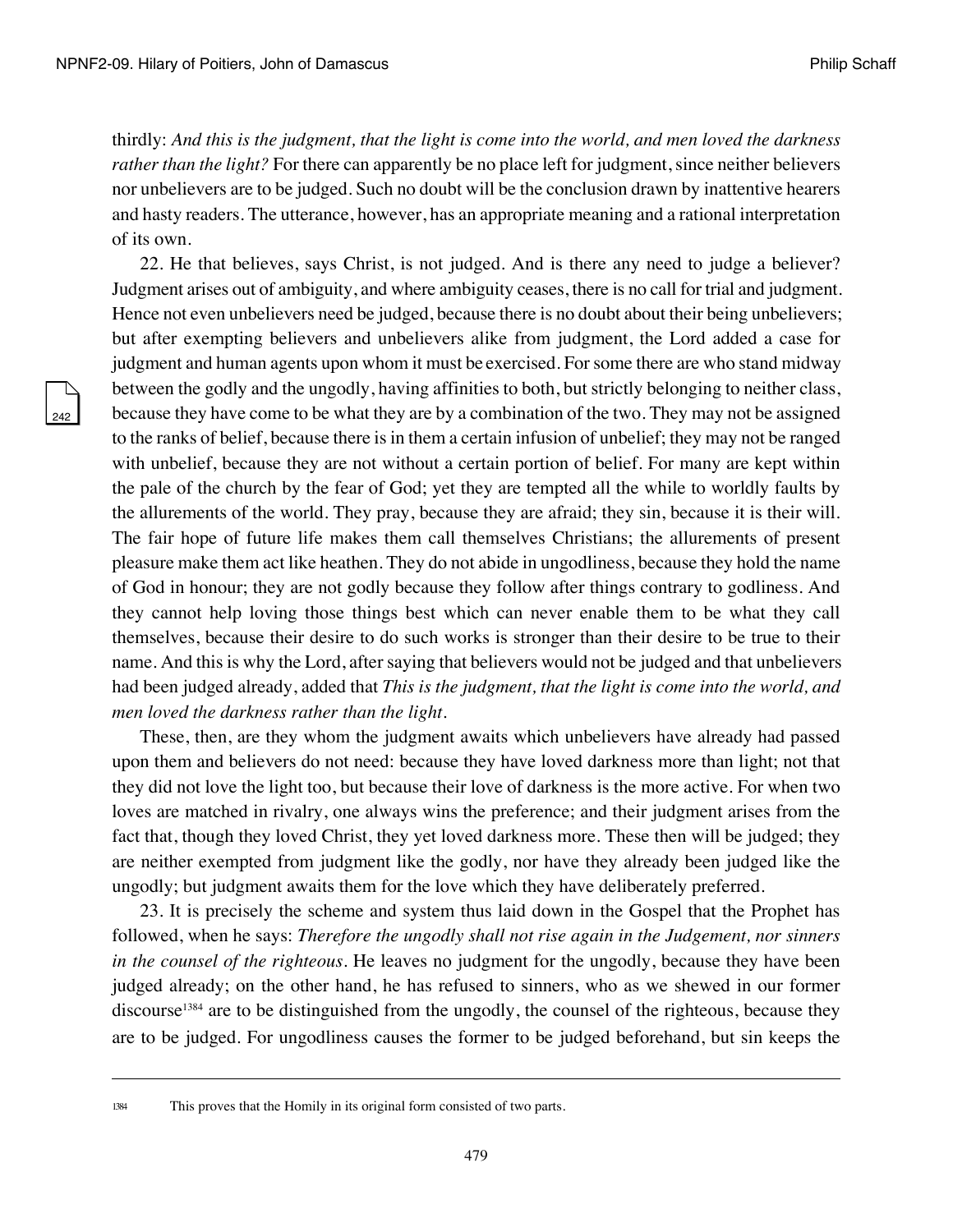latter to be judged hereafter. Thus ungodliness having already been judged is not admitted to the judgment of sinners, while again sinners, who, are yet to be judged, are deemed unworthy of enjoying the counsel of the righteous, who will not be judged.

24. The source of this distinction lies in the following words: *For the Lord knoweth the way of the righteous, but the way of the ungodly shall perish*. Sinners do not come near the counsel of the righteous for this reason, that the Lord knows the way of the righteous. Now He knows, not by an advance from ignorance to knowledge, but because He condescends to know. For there is no play of human emotions in God that He should know or not know anything. The blessed Apostle Paul declared how we were known of God when he said: *If any man among you is a prophet or spiritual, let him take knowledge of the things which I write unto you, that they are of the Lord: but if any man does not know, he is not known*1385.

Thus he shews that those are known of God who know the things of God: they are to come to be known when they know, that is, when they attain to the honour of being known through the merit of their known godliness, in order that the knowledge may be seen to be a growth on the part of him who is known, and not a growth on the part of one who knows not.

Now God shews clearly in the cases of Adam and Abraham that He does not know sinners, but does know believers. For it was said to Adam when he had sinned: *Adam, where art thou*1386*?* Not because God knew not that the man whom He still had in the garden was there still, but to shew, by his being asked where he was, that he was unworthy of God's knowledge by the fact of having sinned. But Abraham, after being for a long time unknown—the word of God came to him when he was seventy years of age—was, upon his proving himself faithful to the Lord, admitted to intimacy with God by the following act of high condescension: *Now I know that thou fearest the* Lord thy God, and for My sake thou hast not spared thy dearly loved son<sup>1387</sup>.

God certainly was not ignorant of the faith of Abraham, which He had already reckoned to him for righteousness when he believed about the birth of Isaac: but now because he had given a signal instance of his fear in offering his son, he is at last known, approved, rendered worthy of being not unknown. It is in this way then that God both knows and knows not—Adam the sinner is not known, and Abraham the faithful is known, is worthy, that is, of being known by God Who surely knows all things. The way of the righteous, therefore, who are not to be judged is known by God: and this is why sinners, who are to be judged, are set far from their counsel; while the ungodly shall not rise again to judgment, because their way has perished, and they have already been judged by Him Who said: *The Father judgeth no man*, but hath given all judgment unto the Son, our Lord Jesus Christ, Who is blessed for ever and ever. Amen.

<sub>ጋ/3</sub>

<sup>1385</sup> [1 Cor. xiv. 37.](http://www.ccel.org/ccel/bible/asv.iCor.14.html#iCor.14.37)

<sup>1386</sup> [Gen. iii. 9](http://www.ccel.org/ccel/bible/asv.Gen.3.html#Gen.3.9).

<sup>1387</sup> [Ib. xxii. 12.](http://www.ccel.org/ccel/bible/asv.Gen.22.html#Gen.22.12)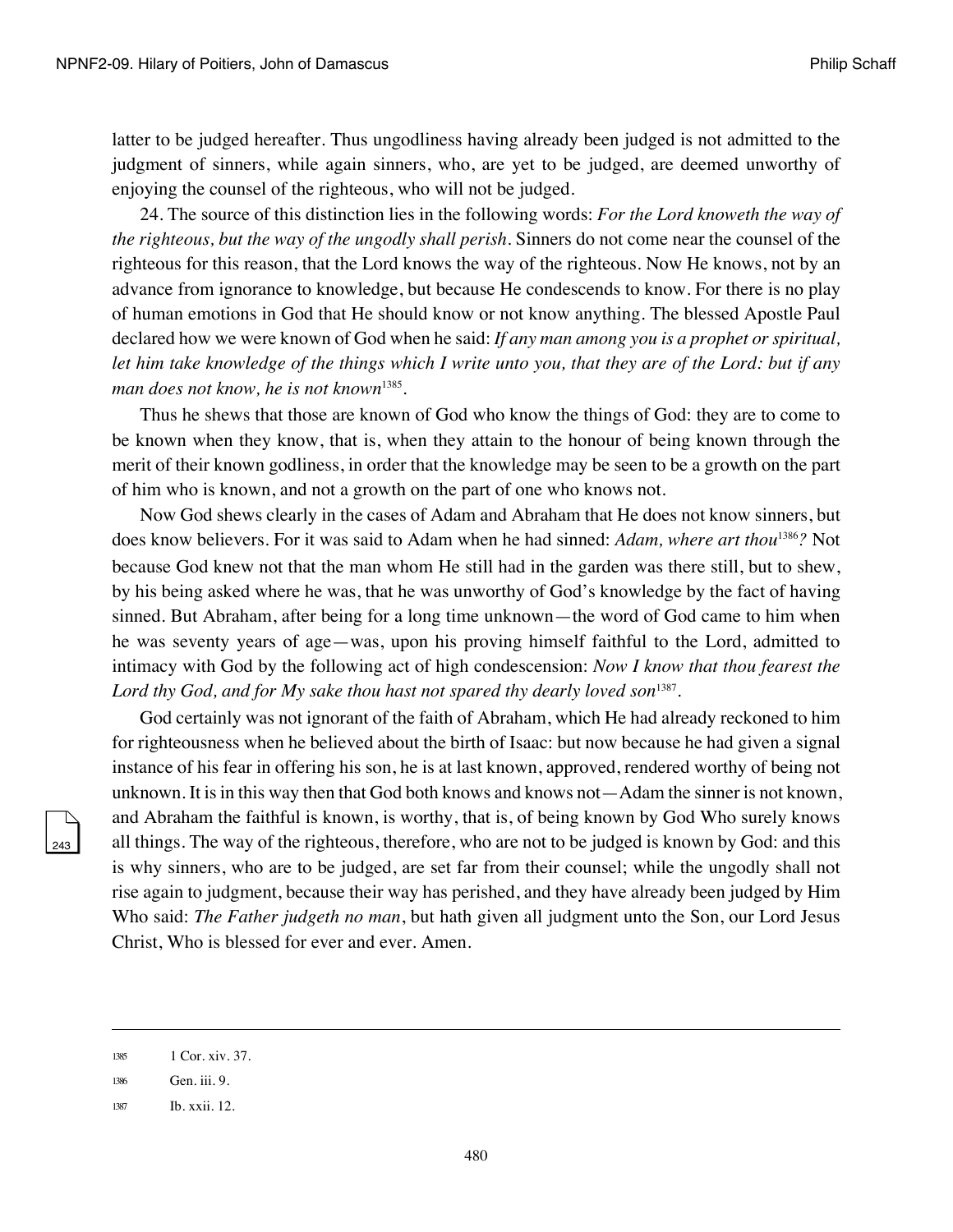## Psalm LIII. (LIV.).

————————————

*For the end among the hymns, of the meaning of David when the Ziphims came and said to Saul: behold, is not David hid with us?*

*Save me, O God, by Thy name, and judge me by Thy power. Hear my prayer, O God; give ear unto the words of my mouth,* and so on.

1. The doctrines of the Gospel were well known to holy and blessed David in his capacity of Prophet, and although it was under the Law that he lived his bodily life, he yet filled, as far as in him lay, the requirements of the Apostolic behest and justified the witness borne to him by God in the words: *I have found a man after My own heart, David, the son of Jesse*1388. He did not avenge himself upon his foes by war, he did not oppose force of arms to those that laid wait for him, but after the pattern of the Lord, Whose name and Whose meekness alike he foreshadowed, when he was betrayed he entreated, when he was in danger he sang psalms, when he incurred hatred he rejoiced; and for this cause he was found a man after God's own heart. For although twelve legions of angels might have come to the help of the Lord in His hour of passion, yet that He might perfectly fulfil His service of humble obedience, He surrendered Himself to suffering and weakness, only praying with the words: *Father into Thy hands I commend My spirit*1389. After the same pattern, David, whose actual sufferings prophetically foretold the future sufferings of the Lord, opposed not his enemies either by word or act; in obedience to the command of the Gospel, he would not render evil for evil, in imitation of his Master's meekness, in his affliction, in his betrayal, in his fight, he called upon the Lord and was content to use His weapons only in his contest with the ungodly.

2. Now to this Psalm is prefixed a title arising out of an historical event; but before the event is described we are instructed as to the scope, time and application of the incidents underlying it. First we have: *For the end of the meaning of that David*. Then there follows: *When the Ziphims came and said to Saul: behold, is not David hid with us?* Thus David's betrayal by the Ziphims awaits for its interpretation the end. This shews that what was actually being done to David contained a type of something yet to come; an innocent man is harassed by railing, a prophet is mocked by

<sup>1388</sup> Acts xiii. 22 (cp. 1 Sam. xiii. 14).

<sup>1389</sup> St. [Luke xxiii. 46.](http://www.ccel.org/ccel/bible/asv.Luke.23.html#Luke.23.46)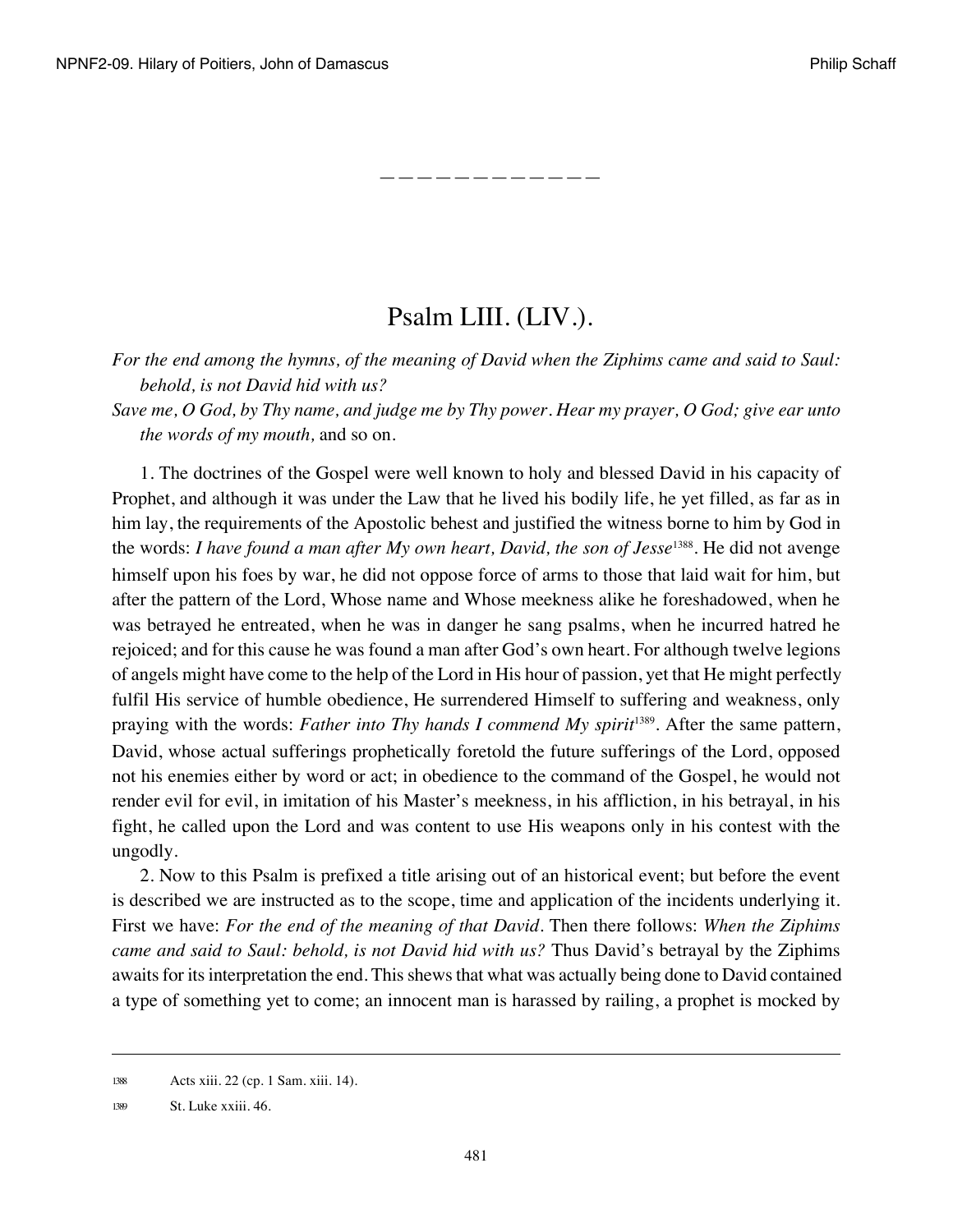reviling words, one approved by God is demanded for execution, a king is betrayed to his foe. So the Lord was betrayed to Herod and Pilate by those very men in whose hands He ought to have been safe. The Psalm then awaits the end for its interpretation, and finds its meaning in the true David, in Whom is the end of the Law, that David who holds the keys and opens with them the gate of knowledge, in fulfilling the things foretold of Him by David.

3. The meaning of the proper name, according to the exact sense of the Hebrew, affords us no small assistance in interpreting the passage. *Ziphims* mean what we call sprinklings of the face; these were called in Hebrew *Ziphims*. Now, by the Law, sprinkling was a cleansing from sins; it purified the people through faith by the sprinkling of blood, of which this same blessed David thus speaks: *Thou shalt sprinkle me with hyssop and I shall be cleansed*<sup>1390</sup>; the Law, through faith, providing as a temporary substitute, in the blood of whole burnt-offerings, a type of the sprinkling with the blood of the Lord, which was to be. But this people, like the people of the Ziphims, being sprinkled on their face and not in their faith, and receiving the cleansing drops on their lips and not in their hearts, turned faithless and traitors towards their David, as God had foretold by the Prophet: *This people honoureth Me with their lips, but their heart is far from Me*<sup>1391</sup>. They were ready to betray David because, the faith of their heart being dead, they had performed all the mystical ceremonies of the Law with deceitful face.

4. *Save me, O God, by Thy Name, and judge me by Thy power. Hear my prayer, O God; give ear unto the words of my mouth.*

The suffering of the Prophet David is, according to the account we have given of the title, a type of the Passion of our God and Lord Jesus Christ. This is why his prayer also corresponds in sense with the prayer of Him Who being the Word was made flesh: in such wise that He Who suffered all things after the manner of man, in everything He said, spoke after the manner of man; and He who bore the infirmities and took on Him the sins of men approached God in prayer with the humility proper to men. This interpretation, even though we be unwilling and slow to receive it, is required by the meaning and force of the words, so that there can be no doubt that everything in the Psalm is uttered by David as His mouthpiece. For he says: *Save me O God, by Thy name*. Thus prays in bodily humiliation, using the words of His own Prophet, the Only-begotten Son of God, Who at the same time was claiming again the glory which He had possessed before the ages. He asks to be saved by the Name of God whereby He was called and wherein He was begotten, in order that the Name of God which rightly belonged to His former nature and kind might avail to save Him in that body wherein He had been born.

5. And because the whole of this passage is the utterance of One in the form of a servant—of a servant obedient unto the death of the Cross—which He took upon Him and for which He supplicates the saving help of the Name that belongs to God, and being sure of salvation by that Name, He immediately adds: *and judge Me by Thy power*. For now as the reward for His humility

<sup>1390</sup> [Ps. 1. \(li.\) 9](http://www.ccel.org/ccel/bible/asv.Ps.51.html#Ps.51.9).

<sup>1391</sup> [Is. xxix 13](http://www.ccel.org/ccel/bible/asv.Isa.29.html#Isa.29.13).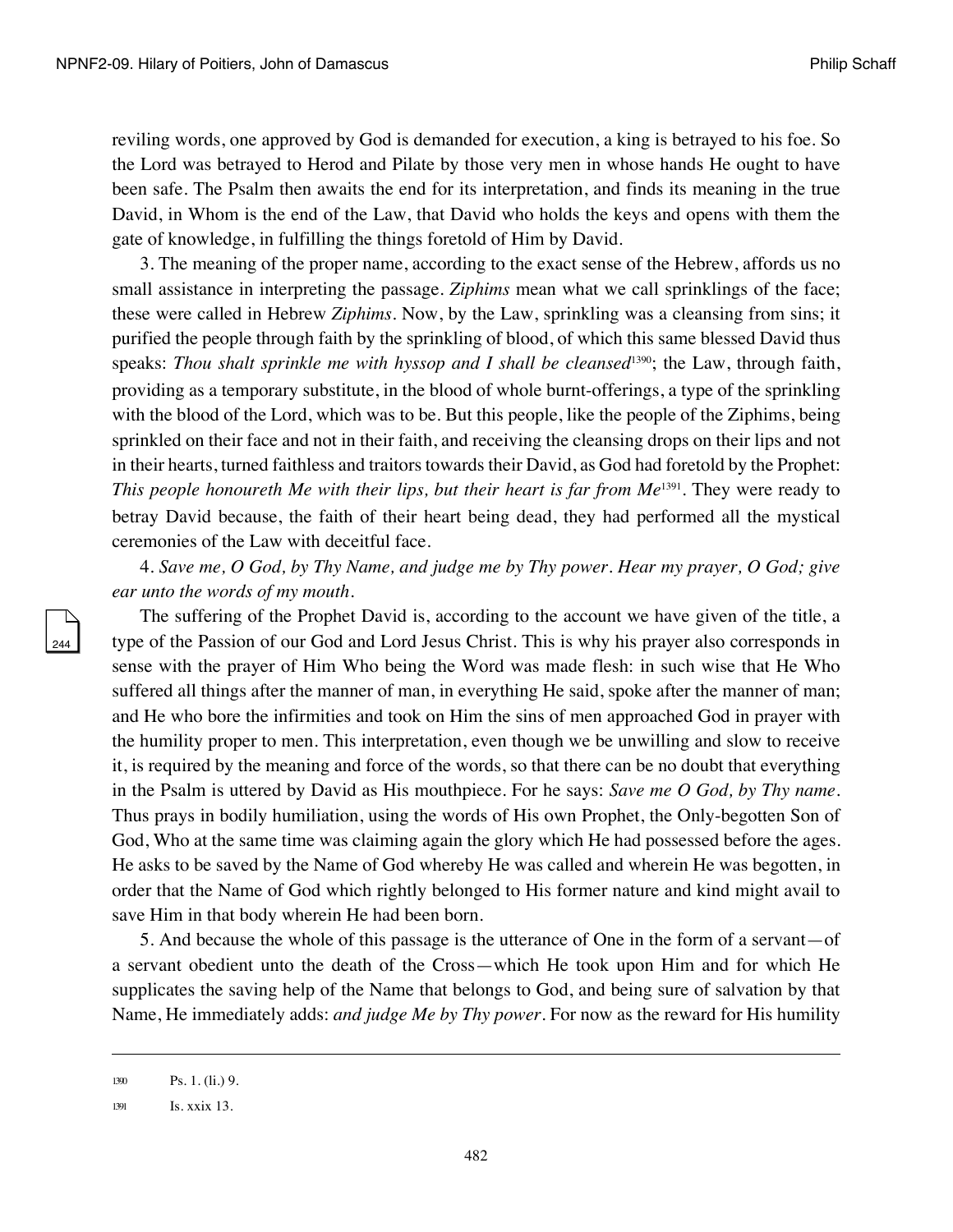in emptying Himself and assuming the form of a servant, in the same humility in which He had assumed it, He was asking to resume the form which He shared with God, having saved to bear the Name of God that humanity in which as God He had obediently condescended to be born. And in order to teach us that the dignity of this Name whereby He prayed to be saved is something more than an empty title, He prays to be judged by the power of God. For a right award is the essential result of judgment, as the Scripture says: *Becoming obedient unto death*1392*, yea, the death of the Cross. Wherefore also God highly exalted Him and gave unto Him the name which is above every name*. Thus, first of all the name which is above every name is given unto Him; then next, this is a judgment of decisive force, because by the power of God, He, Who after being God had died as man, rose again from death as man to be God, as the Apostle says: *He was crucified from weakness, yet He liveth by the power of God*1393*, and again: For I am not ashamed of the Gospel: for it is the power of God unto salvation to every one that believeth*<sup>1394</sup>. For by the power of the Judgment human weakness is rescued to bear God's name and nature; and thus as the reward for His obedience He is exalted by the power of this judgment unto the saving protection of God's name; whence He possesses both the Name and the Power of God. Again, if the Prophet had begun this utterance in the way men generally speak, he would have asked to be judged by mercy or kindness, not by power. But judgment by power was a necessity in the case of One Who being the Son of God was born of a virgin to be Son of Man, and Who now being Son of Man was to have the Name and power of the Son of God restored to Him by the power of judgment.

6. Next there follows: *Hear my prayer, O God, give ear unto the words of my mouth*. The obvious thing for the Prophet to say was, *O God, hear me*. But because he is speaking as the mouthpiece of Him, Who alone knew how to pray, we are given a constantly reiterated demand that prayer shall be heard. The words of St. Paul teach us that no man knows how he ought to pray: *For we know not how to pray as we ought*<sup>1395</sup>. Man in his weakness, therefore, has no right to demand that his prayer shall be heard: for even the teacher of the Gentiles does not know the true object and scope of prayer, and that, after the Lord had given a model. What we are shewn here is the perfect confidence of Him, Who alone sees the Father, Who alone knows the Father, Who alone can pray the whole night through—the Gospel tells us that the Lord continued all night in prayer—Who in the mirror of words has shewn us the true image of the deepest of all mysteries in the simple words we use in prayer. And so, in making the demand that His prayer should be heard, he added, in order to teach us that this was the prerogative of His perfect confidence: *Give ear unto the words of My mouth*. Now can any man suppose that it is a human confidence which can thus desire that the words of his mouth should be heard? Those words, for instance, in which we express the motions and instincts of the mind, either when anger inflames us, or hatred moves us to slander,

<sup>1392</sup> [Phil. ii. 8](http://www.ccel.org/ccel/bible/asv.Phil.2.html#Phil.2.8) ff.

<sup>1393</sup> [2 Cor. xiii. 4.](http://www.ccel.org/ccel/bible/asv.iiCor.13.html#iiCor.13.4)

<sup>1394</sup> [Rom. i. 16](http://www.ccel.org/ccel/bible/asv.Rom.1.html#Rom.1.16).

<sup>1395</sup> [Ib. viii. 26.](http://www.ccel.org/ccel/bible/asv.Rom.8.html#Rom.8.26)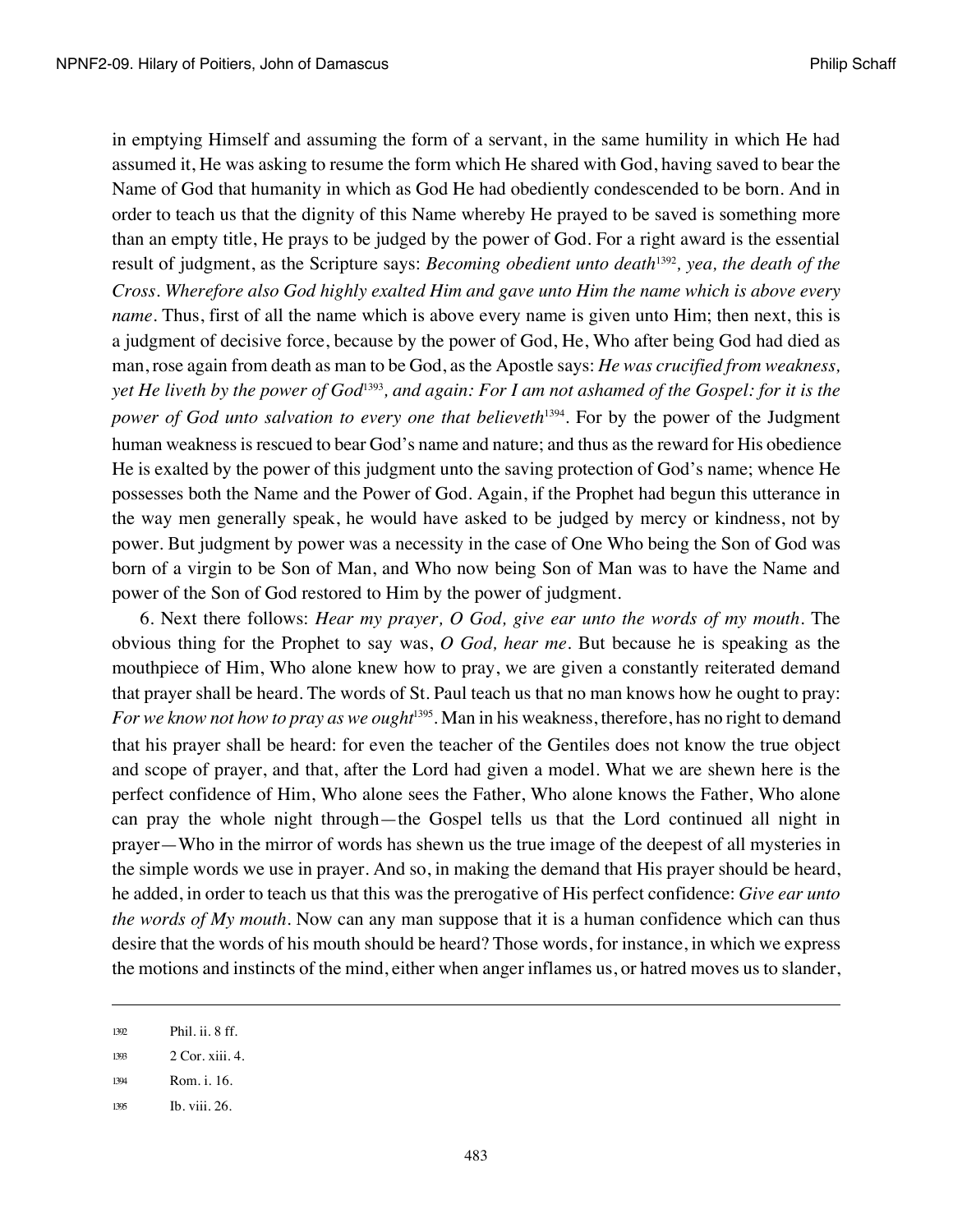or pain to complaint, when flattery makes us fawn, when hope of gain or shame of the truth begets the lie, or resentment over injury, the insult? Was there ever any man at all points so pure and patient in his life as not to be liable to these failings of human instability? He alone could confidently desire this Who did no sin, in Whose mouth was no deceit, Who gave His back to the smiters, Who turned not His cheek from the blow, Who did not resent scorn and spitting, Who never crossed the will of Him, to Whose Will ordering it all He gave in all points glad obedience.

7. He has next added the reason why He prays for His words to be heard: *For strangers are risen up against Me and violent men have sought after My soul; they have not set God before their eyes*. The Only-begotten Son of God, the Word of God and God the Word—although assuredly He could Himself do all things that the Father could, as He says: *What things soever the Father doeth, the Son also doeth in like manner*1396, while the name describing the divine nature which was His inseparably involved the inseparable possession of divine power,—yet in order that He might present to us a perfect example of human humility, both prayed for and underwent all things that are the lot of man. Sharing in our common weakness He prayed the Father to save Him, so that He might teach us that He was born man under all the conditions of man's infirmity. This is why He was hungry and thirsty, slept and was weary, shunned the assemblies of the ungodly, was sad and wept, suffered and died. And it was in order to make it clear that He was subject to all these conditions, not by His nature, but by assumption, that when He had undergone them all He rose again. Thus all His complaints in the Psalms spring from a mental state belonging to our nature. Nor must it cause surprise if we take the words of the Psalms in this sense, seeing that the Lord Himself testified, if we believe the Gospel, that the Psalms spiritually foretold His Passion.

8. Now they were *strangers that rose up against Him*. For these are no sons of Abraham, nor sons of God, but a brood of vipers, servants of sin, a Canaanitish seed, their father an Amorite and their mother a daughter of Heth, inheriting diabolical desires from the devil their parent. Further it is the violent that seek after His soul; such as was Herod when he asked the chief priests where Christ should be born, such as was the whole synagogue when it bore false witness against Him. But in deeming this soul to be of human nature and weakness *they set not God before their eyes;* for God had stooped from that estate wherein He abode as God, even to the beginnings of human birth; that is, He became Son of Man Who before was the Son of God. For the Son of God is none other than He Who is Son of Man, and Son of Man not in partial measure but born so, the Form of God divesting Itself of that which It was and becoming that which It was not, that so It might be born into a soul and body of Its own. Hence He is both Son of God and Son of Man, hence both God and Man: in other words the Son of God was born with the attributes derived from human birth, the Nature of God condescending to assume the nature of one born as man who is wholly moulded of soul and flesh. Wherefore strangers, when they rise up against Him, and the mighty, when they seek after that soul of His, which in the Gospels is often sad and cast down, set not God before their eyes, because God it was, and the Son of God existing from out the ages, that was born

<sup>1396</sup> St. [John v. 19](http://www.ccel.org/ccel/bible/asv.John.5.html#John.5.19).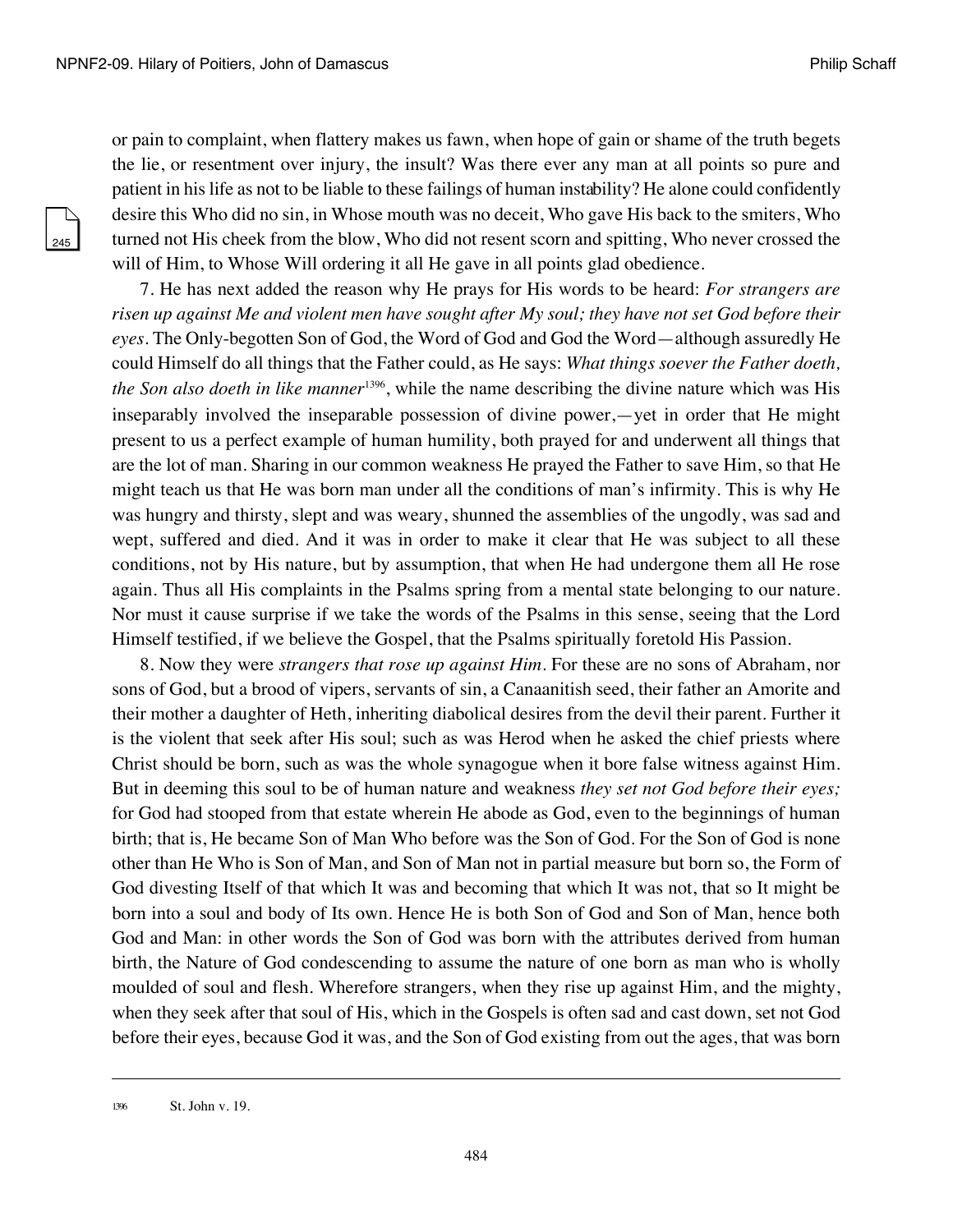with the attributes of human nature, was born as man, that is, with our body and our soul, by a virgin birth; the mighty and glorious works He wrought never opened their eyes to the fact that the Son of Man Whose soul they were seeking had come to be man with a beginning of life after an eternal existence as Son of God.

9. The introduction of a pause<sup>1397</sup> marks a change of person. He no longer speaks but is addressed. For now the prophetic utterance assumes a general character. Thus immediately after the prayer addressed to God, he has added, in order that the confidence of the speaker might be understood to have obtained what He was asking even in the very moment of asking: *Behold, God is My helper and the Lord is the upholder of My soul. He has requited evil unto Mine enemies*. To each separate petition he has assigned its proper result, thus teaching us both that God does not neglect to hear, and that to look for a pledge of His pitifulness in hearing our several petitions is not a thing unreasonable. For to the words, *For strangers are risen up against Me*, the corresponding statement is: *God is My helper;* while with regard to *and the violent have sought after My soul,* the exact result of the hearing of His prayer is expressed in the words: *and the Lord is the upholder of My soul;* lastly the statement, *they have not set God before their eyes*, is appropriately balanced by, *He hath requited evil unto Mine enemies*. Thus God both gives help against those that rise up, and upholds the soul of His Holy One when it is sought by the violent, and when He is not set before the eyes, nor considered by the ungodly, He requites upon His enemies the very evils which they had wrought; so that while without thinking upon God they seek the soul of the righteous and rise up against Him, He is saved and upheld, and they find that He Whom, absorbed in their wicked works, they did not consider, avenges their malice by turning it against themselves.

10. Let pure religion, therefore, have this confidence, and doubt not that amid the persecutions at the hand of man and the dangers to the soul, it still has God for its helper, knowing that, if at length it comes to a violent and unjust death, the soul on leaving the tabernacle of the body finds rest with God its upholder; let it have, moreover, perfect assurance of requital in the thought that all evil deeds return upon the heads of those that work them. God cannot be charged with injustice, and perfect goodness is unstained by the impulses and motions of an evil will. He does not awaken mischief out of malice, but requites it in vengeance; He does not inflict it because He wishes us ill, but He aims it against our sins. For these evils are universally appointed as instruments of retribution without destruction of life, such being the sternly just ordinance of that righteous judgment. But these evils are warded off from the righteous by the law of righteousness, and are turned back upon the unrighteous by the righteousness of that judgment. Each proceeding is equally just; for the righteous, because they are righteous, the warning exhibition of evil without actual infliction; for the wicked, because they so deserve, the punitive infliction of evil; the righteous will not suffer it, though it is displayed to them; the wicked will never cease to suffer it, because it is displayed to them.

<sup>1397</sup> *Diapsalmus*, see Suicer, s.v. and Dict. of Bible, *Selah*.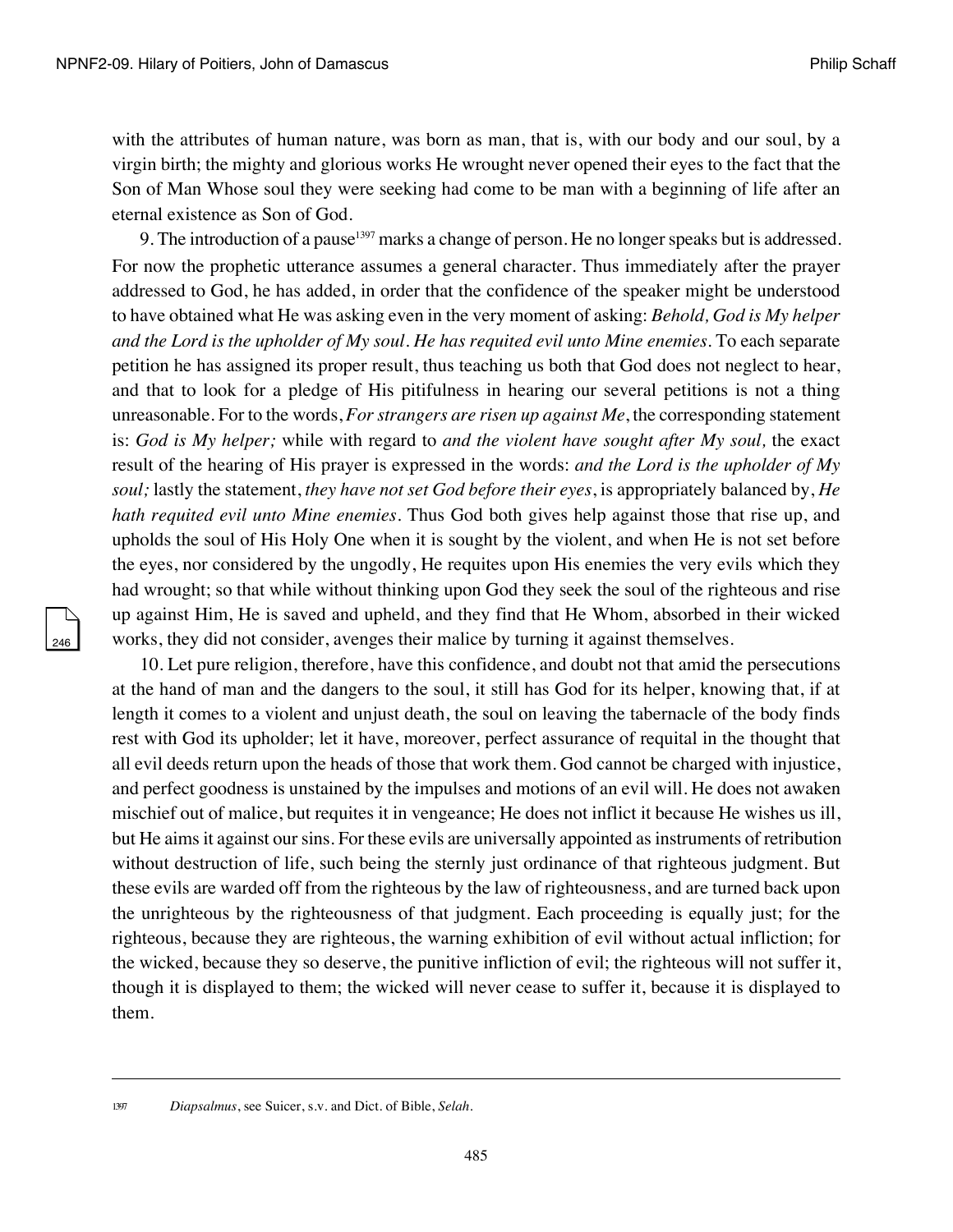11. After this there is a return to the Person of God, to Whom the petition was at the first addressed: *Destroy them by Thy truth*. Truth confounds falsehood, and lying is destroyed by truth. We have shewn that the whole of the foregoing prayer is the utterance of that human nature in which the Son of God was born; so here it is the voice of human nature calling upon God the Father to destroy His enemies in His truth. What this truth is, stands beyond doubt; it is of course He Who said: *I am the Life, the Way, the Truth*1398. And the enemies were destroyed by the truth when, for all their attempts to win Christ's condemnation by false witness, they heard that He was risen from the dead and had to admit that He had resumed His glory in all the reality of Godhead. Ere long they found, in ruin and destruction by famine and war, their reward for crucifying God; for they condemned the Lord of Life to death, and paid no heed to God's truth displayed in Him through His glorious works. And thus the Truth of God destroyed them when He rose again to resume the majesty of His Father's Glory, and gave proof of the truth of that perfect Divinity which He possessed.

12. Now in view of our repeated, nay our unbroken assertion both that it was the Only-begotten Son of God Who was uplifted on the cross, and that He was condemned to death Who is eternal by virtue of the origin which is His by the nature which He derives from the eternal Father, it must be clearly understood that He was subjected to suffering of no natural necessity, but to accomplish the mystery of man's salvation; that He submitted to suffering of His own Will, and not under compulsion. And although this suffering did not belong to His nature as eternal Son, the immutability of God being proof against the assault of any derogatory disturbance, yet it was freely undertaken, and was intended to fulfil a penal function without, however, inflicting the pain of penalty upon the sufferer: not that the suffering in question was not of a kind to cause pain, but because the divine Nature feels no pain. God suffered, then, by voluntarily submitting to suffering; but although He underwent the sufferings in all the fulness of their force, which necessarily causes pain to the sufferers, yet He never so abandoned the powers of His Nature as to feel pain.

13. For next there follows: *I will sacrifice unto Thee freely*. The sacrifices of the Law, which consisted of whole burnt-offerings and oblations of goats and of bulls, did not involve an expression of free will, because the sentence of a curse was pronounced on all who broke the Law. Whoever failed to sacrifice laid himself open to the curse. And it was always necessary to go through the whole sacrificial action because the addition of a curse to the commandment forbad any trifling with the obligation of offering. It was from this curse that our Lord Jesus Christ redeemed us, when, as the Apostle says: *Christ redeemed us from the curse of the law, being made curse for us, for it is written: cursed is every one that hangeth on a tree<sup>1399</sup>*. Thus He offered Himself to the death of the accursed that He might break the curse of the Law, offering Himself voluntarily a victim to God the Father, in order that by means of a voluntary victim the curse which attended the discontinuance of the regular victim might be removed. Now of this sacrifice mention is made in

<sup>1398</sup> St. [John xiv. 6.](http://www.ccel.org/ccel/bible/asv.John.14.html#John.14.6)

<sup>1399</sup> [Gal. iii. 13.](http://www.ccel.org/ccel/bible/asv.Gal.3.html#Gal.3.13)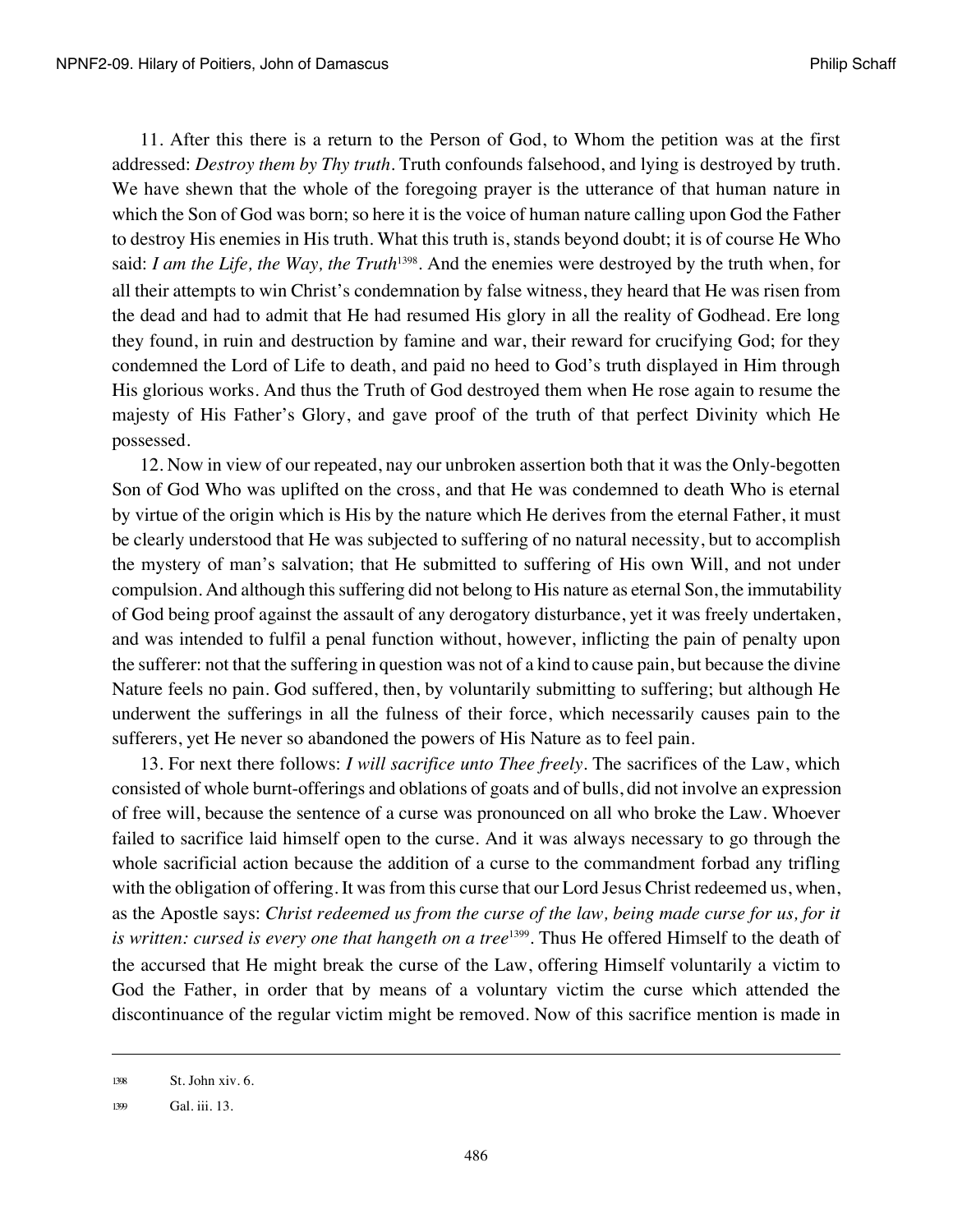another passage of the Psalms: *Sacrifice and offering thou wouldest not, but a body hast thou prepared for Me*<sup>1400</sup>; that is, by offering to God the Father, Who refused the legal sacrifices, the acceptable offering of the body which He received. Of which offering the holy Apostle thus speaks: *For this He did once for all when He offered Himself up*<sup>1401</sup>, securing complete salvation for the human race by the offering of this holy, perfect victim.

14. Then He gives thanks to God the Father for the accomplishment of all these acts: *I will give thanks unto Thy name, O Lord, for it is good, for Thou hast delivered Me out of all affliction*. He has assigned to each clause its strict fulfilment. Thus at the beginning He had said: *Save Me, O God, by Thy name;* after the prayers had been heard it was right that there should follow a corresponding ascription of thanks, in order that confession might be made to His name by Whose name He had prayed to be saved, and that inasmuch as He had asked for help against the strangers that rose up against Him, He might set on record that He had received it in the burst of joy expressed in the words: *Thou hast delivered Me out of all affliction*. Then in respect of the fact that the violent in seeking after His soul did not set God before their eyes, He has declared His eternal possession of unchangeable divinity in the words: *And Mine eye hath looked down upon Mine enemies.* For the Only-begotten Son of God was not cut off by death. It is true that in order to take the whole of our nature upon Him He submitted to death, that is to the apparent severance of soul and body, and made His way even to the realms below, the debt which man must manifestly pay: but He rose again and abides for ever and looks down with an eye that death cannot dim upon His enemies, being exalted unto the glory of God and born once more Son of God after becoming Son of Man, as He had been Son of God when He first became Son of Man, by the glory of His resurrection. He looks down upon His enemies to whom He once said: *Destroy this temple, and in three days I will build it up*<sup>1402</sup>. And so, now that this temple of His body has been built again, He surveys from His throne on high those who sought after His soul, and, set far beyond the power of human death, He looks down from heaven upon those who wrought His death, He who suffered death, yet could not die, the God-Man, our Lord Jesus Christ, Who is blessed for ever and ever. Amen.

#### Psalm CXXX. (CXXXI.).

————————————

<sup>1400</sup> [Ps. xxxix. \(xl.\) 7](http://www.ccel.org/ccel/bible/asv.Ps.40.html#Ps.40.7).

<sup>1401</sup> [Heb. vii. 27.](http://www.ccel.org/ccel/bible/asv.Heb.7.html#Heb.7.27)

<sup>1402</sup> St. [John ii. 19.](http://www.ccel.org/ccel/bible/asv.John.2.html#John.2.19)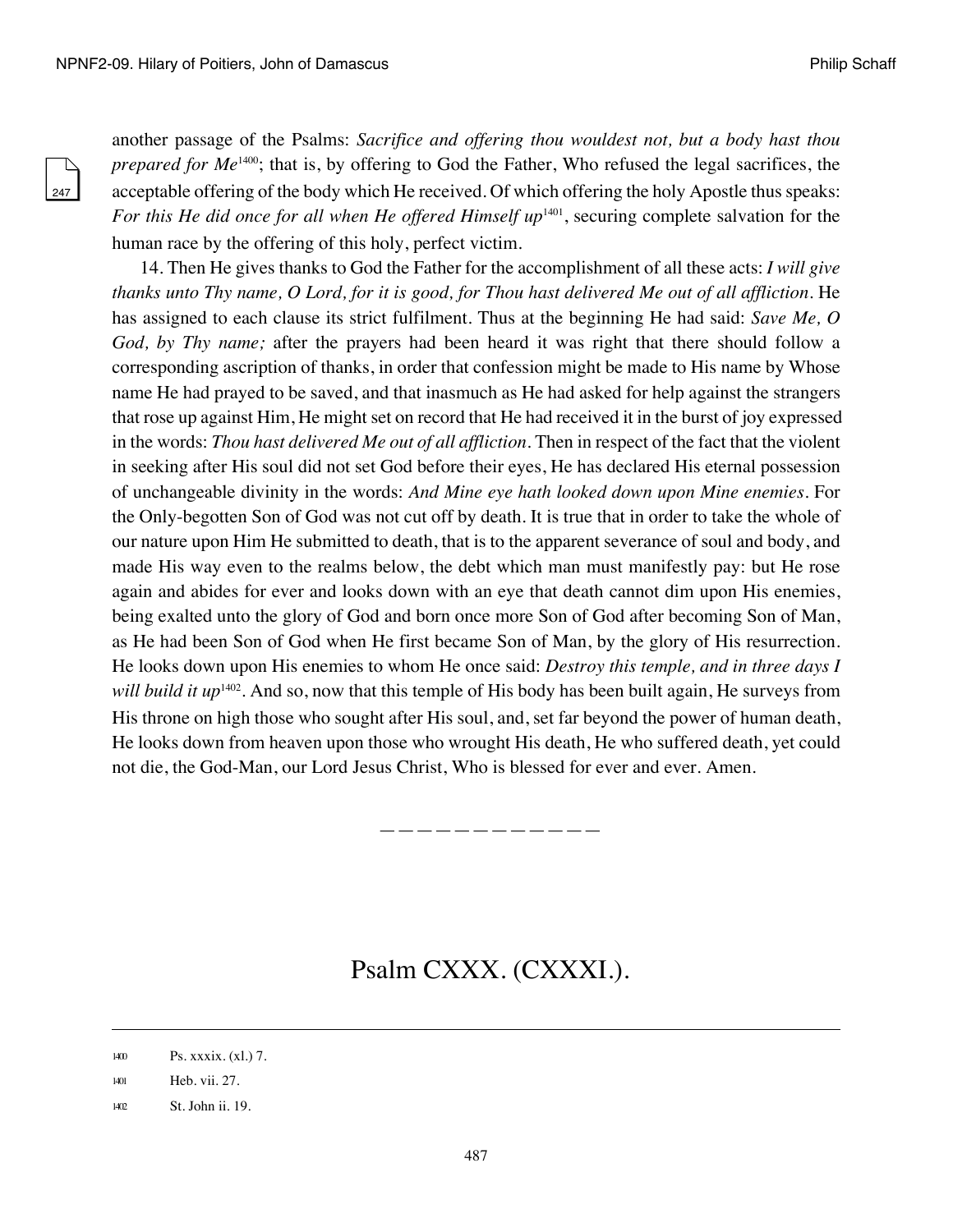#### *O Lord, my heart is not exalted, neither have mine eyes been lifted up.*

1. This Psalm, a short one, which demands an analytical rather than a homiletical treatment, teaches us the lesson of humility and meekness. Now, as we have in a great number of other places spoken about humility, there is no need to repeat the same things here. Of course we are bound to bear in mind in how great need our faith stands of humility when we hear the Prophet thus speaking of it as equivalent to the performance of the highest works: *O Lord, my heart is not exalted*. For a troubled heart is the noblest sacrifice in the eyes of God. The heart, therefore, must not be lifted up by prosperity, but humbly kept within the bounds of meekness through the fear of God.

2. *Neither have Mine eyes been lifted up*. The strict sense of the Greek here conveys a different meaning; οὐδὲ ἐμετεωρίσθησαν οἱ ὀφθαλμοί μου, that is, have not been lifted up from one object to look on another. Yet the eyes must be lifted up in obedience to the Prophet's words: *Lift up your eyes and see who hath displayed all these things*1403. And the Lord says in the gospel: *Lift up your eyes, and look on the fields, that they are white unto harvest*<sup>1404</sup>. The eyes, then, are to be lifted up: not, however, to transfer their gaze elsewhere, but to remain fixed once for all upon that to which they have been raised.

3. Then follows: *Neither have I walked amid great things, nor amid wonderful things that are above me*. It is most dangerous to walk amid mean things, and not to linger amid wonderful things. God's utterances are great; He Himself is wonderful in the highest: how then can the psalmist pride himself as on a good work for not walking amid great and wonderful things? It is the addition of the words, *which are above me*, that shews that the walking is not amid those things which men commonly regard as great and wonderful. For David, prophet and king as he was, once was humble and despised and unworthy to sit at his father's table; but he found favour with God, he was anointed to be king, he was inspired to prophesy. His kingdom did not make him haughty, he was not moved by hatreds: he loved those that persecuted him, he paid honour to his dead enemies, he spared his incestuous and murderous children. In his capacity of sovereign he was despised, in that of father he was wounded, in that of prophet he was afflicted; yet he did not call for vengeance as a prophet might, nor exact punishment as a father, nor requite insults as a sovereign. And so he did not walk amid things great and wonderful which were above him.

4. Let us see what comes next: *If I was not humble-minded but have lifted up my soul*. What inconsistency on the Prophet's part! He does not lift up his heart: he does lift up his soul. He does not walk amid things great and wonderful that are above him; yet his thoughts are not mean. He is exalted in mind and cast down in heart. He is humble in his own affairs: but he is not humble in his thought. For his thought reaches to heaven, his soul is lifted up on high. But his heart, *out of which proceed*, according to the Gospel, *evil thoughts, murders, adulteries, fornications, thefts,*

<sup>1403</sup> [Is. xl. 26.](http://www.ccel.org/ccel/bible/asv.Isa.40.html#Isa.40.26)

<sup>1404</sup> St. [John iv. 35.](http://www.ccel.org/ccel/bible/asv.John.4.html#John.4.35)